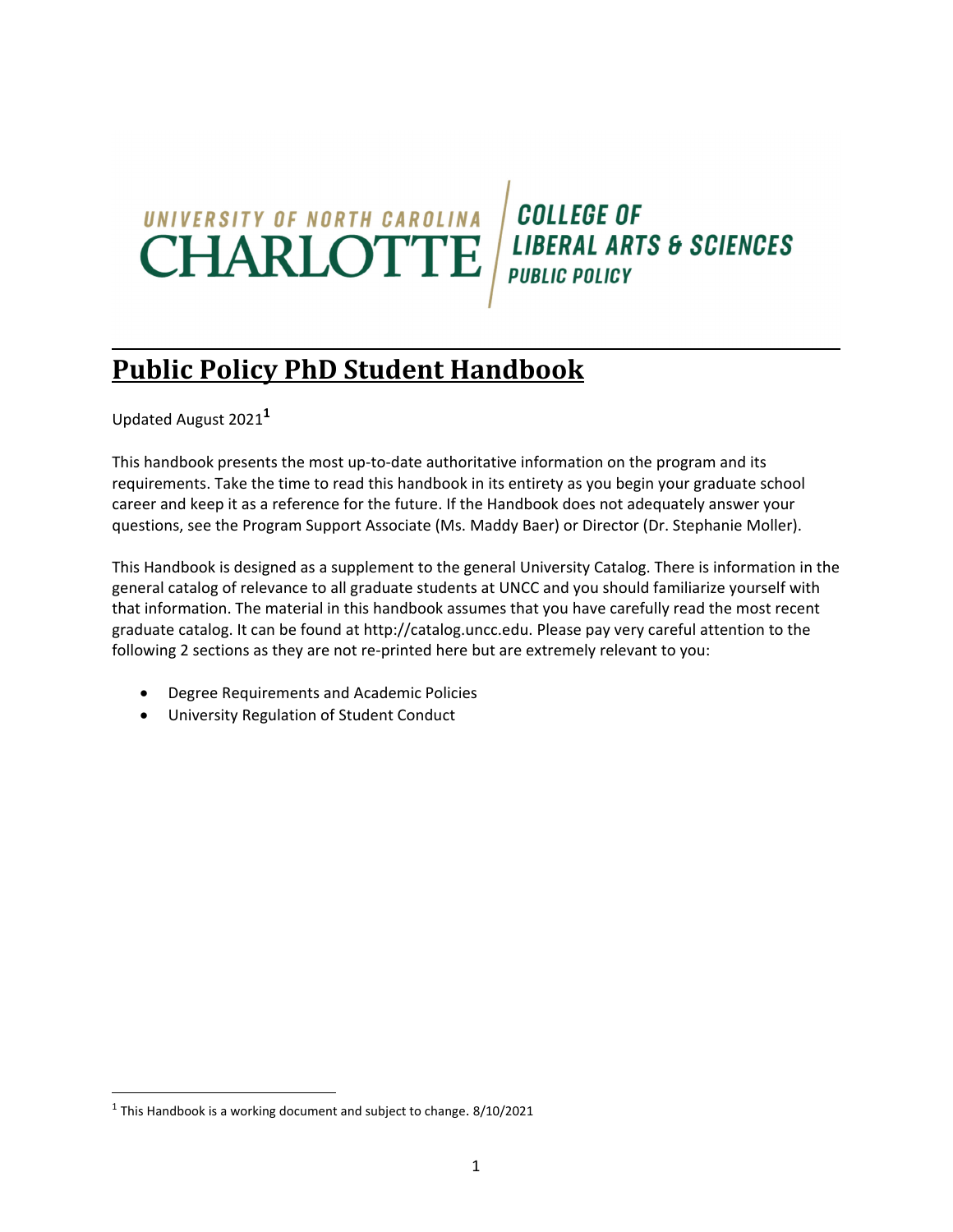# UNIVERSITY OF NORTH CAROLINA **CHARLOTTE**

**COLLEGE OF LIBERAL ARTS & SCIENCES PUBLIC POLICY** 

| Degree Requirements Students Admitted to the 2021-2022 Cohort or Later 5 |  |
|--------------------------------------------------------------------------|--|
|                                                                          |  |
|                                                                          |  |
|                                                                          |  |
|                                                                          |  |
|                                                                          |  |
|                                                                          |  |
|                                                                          |  |
|                                                                          |  |
|                                                                          |  |
|                                                                          |  |
|                                                                          |  |
|                                                                          |  |
|                                                                          |  |
| Conference Travel and Research Support through the PPOL PhD Program 24   |  |
|                                                                          |  |
|                                                                          |  |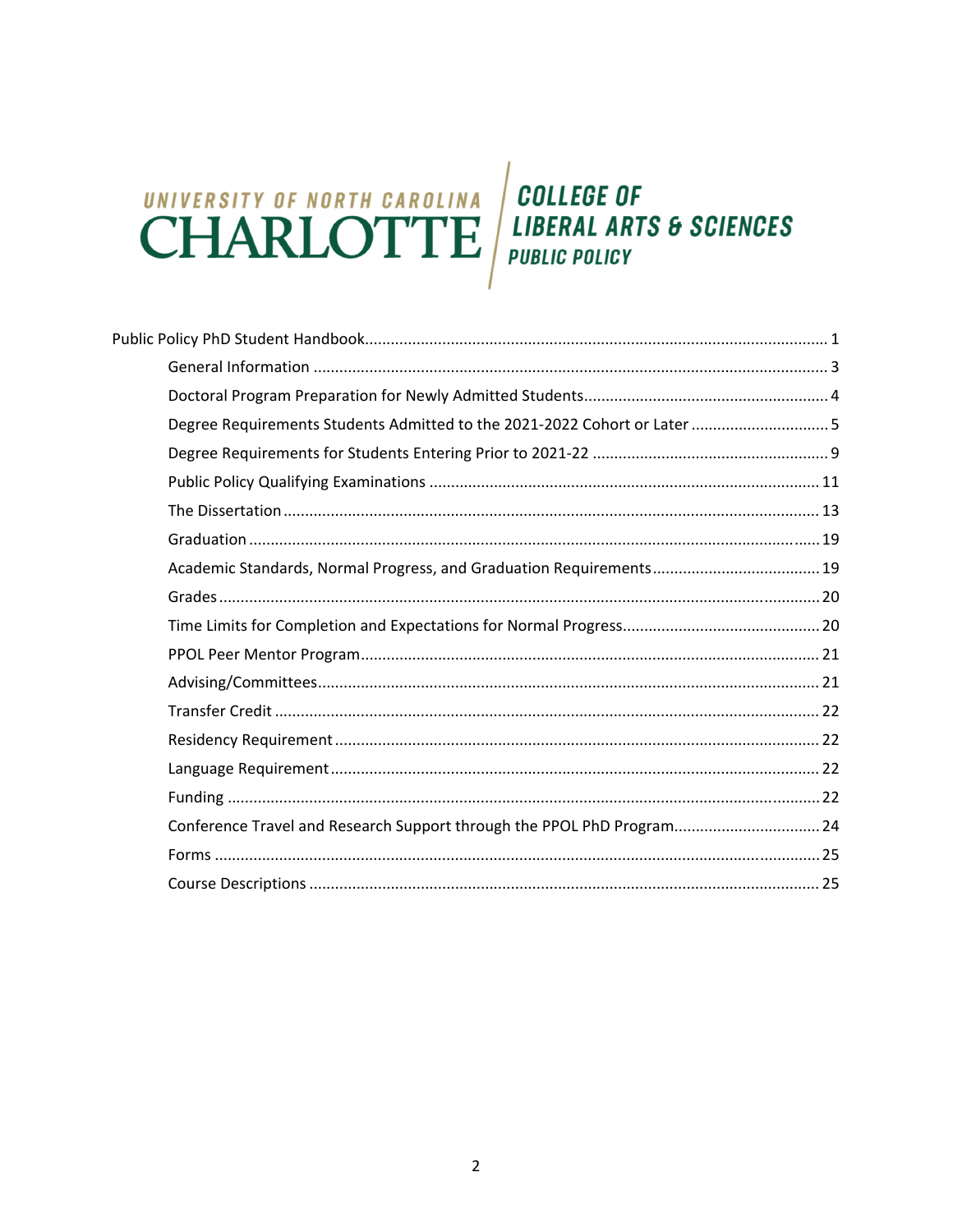## **General Information**

#### *Introduction and Core Principles*

The Ph.D. in Public Policy at UNC Charlotte is an interdisciplinary Ph.D. program focusing on the development, implementation and evaluation of policy solutions to public problems. It stresses the development of skills, tools, and specialties, as well as a theoretical understanding of them, that contribute to our understanding of the structure of institutional systems and sub‐systems and of how policy is shaped within political, social and economic environments. The program stresses the acquisition of skills necessary to design and conduct policy-relevant research and allows students to develop individualized and innovative programs of study tailored to the policy field of their career interest. The program is based on three core principles:

Interdisciplinary Perspective. Effective policy analysis and policy formation is not informed by any single discipline. Rather, it requires an understanding of the social, historical, cultural, political, institutional, geographic and economic aspects that frame each policy arena. Applied and Empirical Policy Analysis. Public policy is an inherently applied endeavor that seeks practical solutions and cogent analysis. While all research and analysis are informed by theory, the purpose of policy research is to elevate public discourse and improve public decision‐ making.

Place-Based Research. To exercise applied policy analysis in an interdisciplinary context, policy research must be place‐based. Valid policy analysis, based on real data, applied to actual policy settings is one of the main strengths of the program. Students work with professors in numerous capacities, to develop the practical skills underpinning place‐based research.

#### *Mission and Vision*

Our mission is to be leaders in public policy scholarship, to achieve excellence in public policy doctoral education and, through both, to advance the design and conduct of public policy application and research in a local, regional, state, national and international context.

Our vision is that political leaders and engaged citizens will come to Public Policy at UNC Charlotte, the state's urban research university, for scholars who can provide reliable, innovative, non‐partisan policy research, training and evaluation on issues of concern to the local, regional, state, national and international community.

#### *Educational Objectives*

Our program offers exceptional training future public policy scientists. We aspire for our students to achieve the following educational objectives:

- Demonstrate competence in synthesizing and transcending disciplinary perspectives to generate novel, useful, and robust understandings of public policy phenomena.
- Demonstrate competence in planning, conducting, and evaluating public policy research.
- Demonstrate competence in teaching, communicating, and disseminating public policy knowledge to others in an effective and pedagogically appropriate manner.
- Demonstrate competence in collaborating with a diverse group of professionals, students, research participants, and consumers of public policy research and services.

By meeting these objectives, graduates of the program will be prepared to assume leadership roles as public policy researchers, scholars, and educators in academic institutions and as practitioners and policy makers in a wide range of public and private settings. By so doing, our graduating doctoral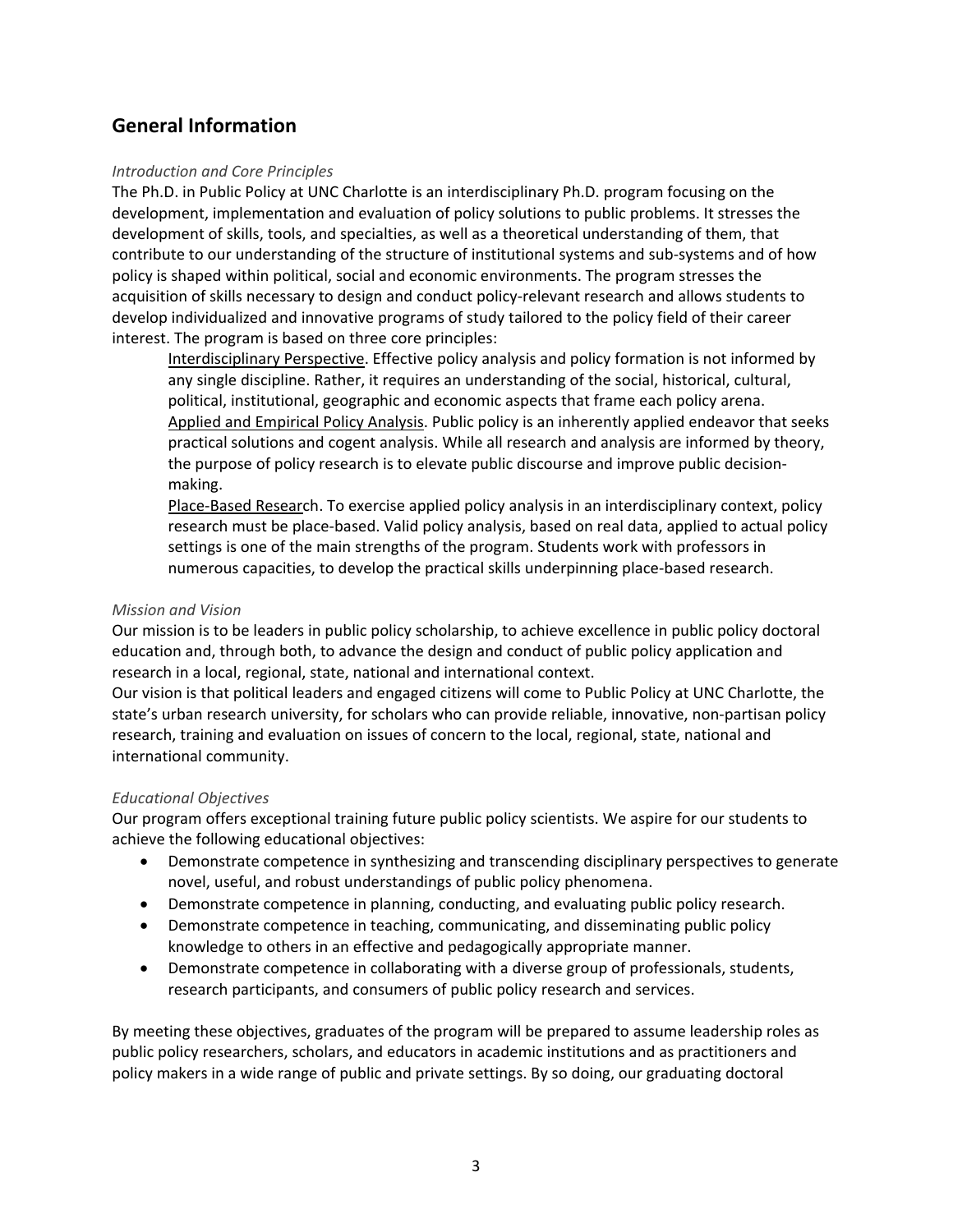students will further promote our core mission to advance the design and conduct of public policy application and research in a local, regional, state, national and international context.

#### *Our Values*

- Commitment to openness, honesty, forthrightness, and the highest standards of integrity and ethical professional behavior in all that we do.
- Maintain a professional, collegial, respectful, and inclusive community.
- Promote communication, cooperation, and collaborations among faculty members and between faculty members and students in this interdisciplinary program.
- Promote the application of public policy scholarship and methods to the improvement of policy development, evaluation, and research.
- Support public policy students and faculty in their efforts to study, research, develop, apply, and teach the principles, findings, and methods of public policy scholarship.
- Value all types of high quality research from various disciplines be it qualitative, quantitative, lab‐based, field‐based, micro in‐orientation, macro in‐orientation, very basic, or very applied.
- Maintain and foster our interdisciplinary foundation.
- Commitment to thoughtfulness, reflection, flexibility, and the rigorous scrutiny of ideas

## **Doctoral Program Preparation for Newly Admitted Students**

Students admitted to the doctoral program in Public Policy are from diverse backgrounds with respect to their experience and academic training. We view this diversity as a strength, if not fundamental component, of our program. That diversity also sometimes creates some challenges for students. The PhD in Public Policy from UNC Charlotte requires students to complete 2 courses in economics for public policy analysis. Further, students take a minimum of three advanced analysis classes (quantitative methods and 2 others) as well as courses in research design and program evaluation. In preparation for this course of study, we expect that students have taken a preparatory course in microeconomics and quantitative analysis. Students who are not prepared for this course work should seek out courses prior to attending or they will have to take additional course work and will then be a year behind since they are unable to take the exams at the end of their first year (see below). Students might consider one or more of the following to strengthen their preparation for the program:

- https://www.coursera.org/learn/microeconomics (recommended)
- https://www.khanacademy.org/math/statistics‐probability (recommended)
- https://www.khanacademy.org/science/microeconomics
- http://ocw.mit.edu/courses/economics/index.htm. http://www.openculture.com/economics\_free\_courses
- https://ocw.mit.edu/ans7870/14/14.01SC/MIT14\_01SCF11\_rttext.pdf
- http://www.daviddfriedman.com/Academic/Price\_Theory/Price%20Theory-%20D.%20Friedman.pdf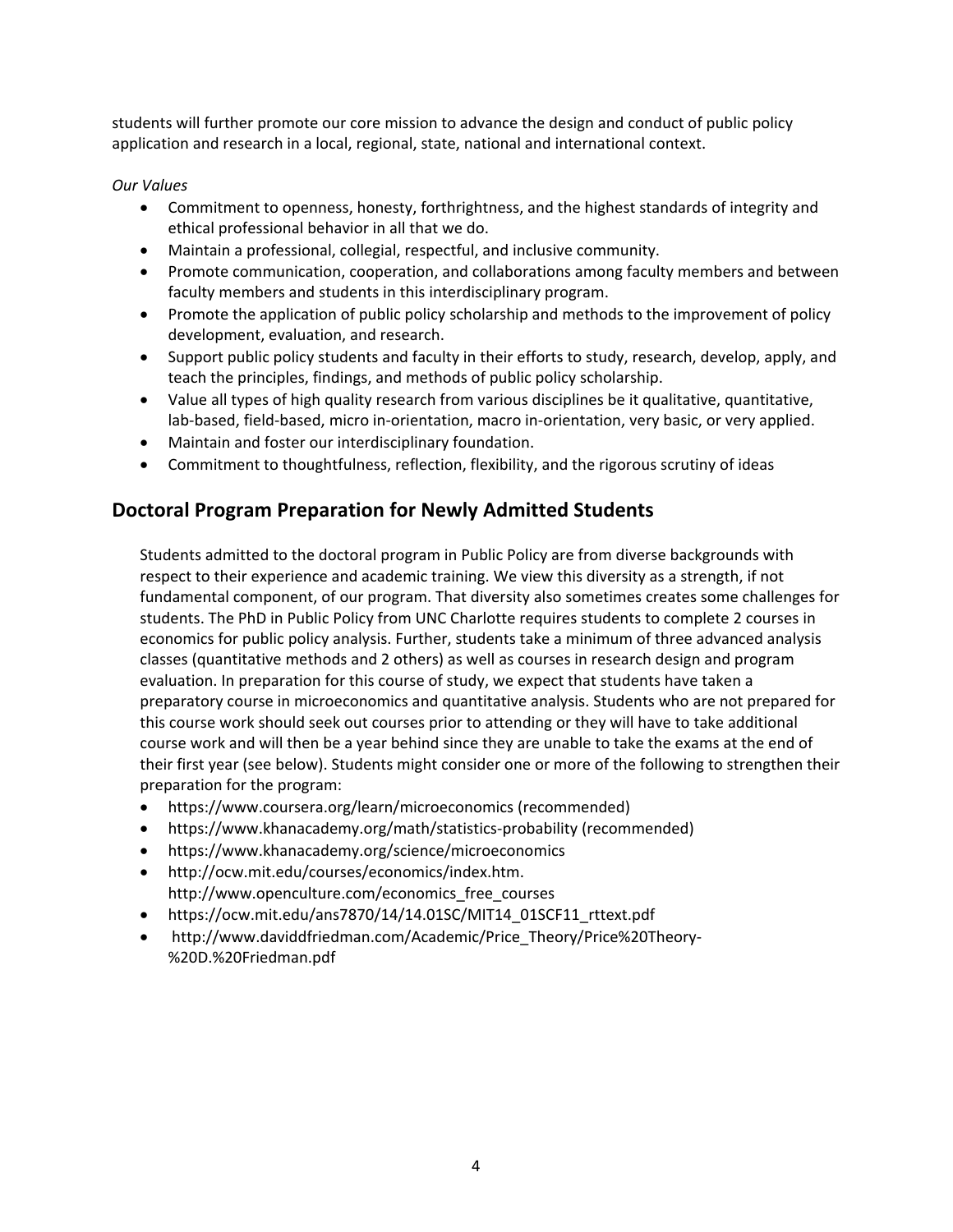## **Degree Requirements Students Admitted to the 2021‐2022 Cohort or Later**

The core curriculum provides the skills needed to pursue varied policy domains, adapt to changing policy environments, and clearly communicate research results to shape policy outcomes. Students become versed in analytical techniques suitable for research and policy analysis to address substantive issues and problems in varied geographic and political contexts.

Beginning with the 2021‐2022 catalog, students are given the opportunity to develop their own policy focus. The multidisciplinary nature of the program allows students to develop a cutting‐edge policy field as they work with faculty across disciplines and colleges. Students are provided multiple opportunities to conduct guided research both within and outside of their policy field. Examples of the policy field include, but are not limited to:

- Community Development
- **•** Economic Policy
- **•** Economic Development Policy
- **•** Education Policy
- Election Policy
- **•** Energy Policy
- **•** Environmental Policy
- Food and Nutrition Policy
- Health Policy
- Infrastructure Policy
- Justice Policy
- Peace and Conflict Policy
- Policy Process
- Political Institutions
- **•** Social Policy
- Trade Policy
- **•** Transportation Policy
- Urban and Regional Development

The total number of credit hours is established by the student's advisor according to a plan of study that must be presented after the successful completion of 18 credit hours of coursework. The Ph.D. program requires 29 credit hours of core course credit, at least 6 credit hours of advanced analysis coursework, 18 credit hours of dissertation credit (enrollment contingent on admission to candidacy), and a minimum of 12 credit hours for policy field courses. Students can complete the program with 65 credit hours, but will likely take more. Students progress through the program in five stages:

- Core Courses
- Qualifying Examinations
- Advanced Analysis Coursework and Specialty Policy Field Courses
- Dissertation Topic Defense
- Dissertation Proposal Defense
- Dissertation Defense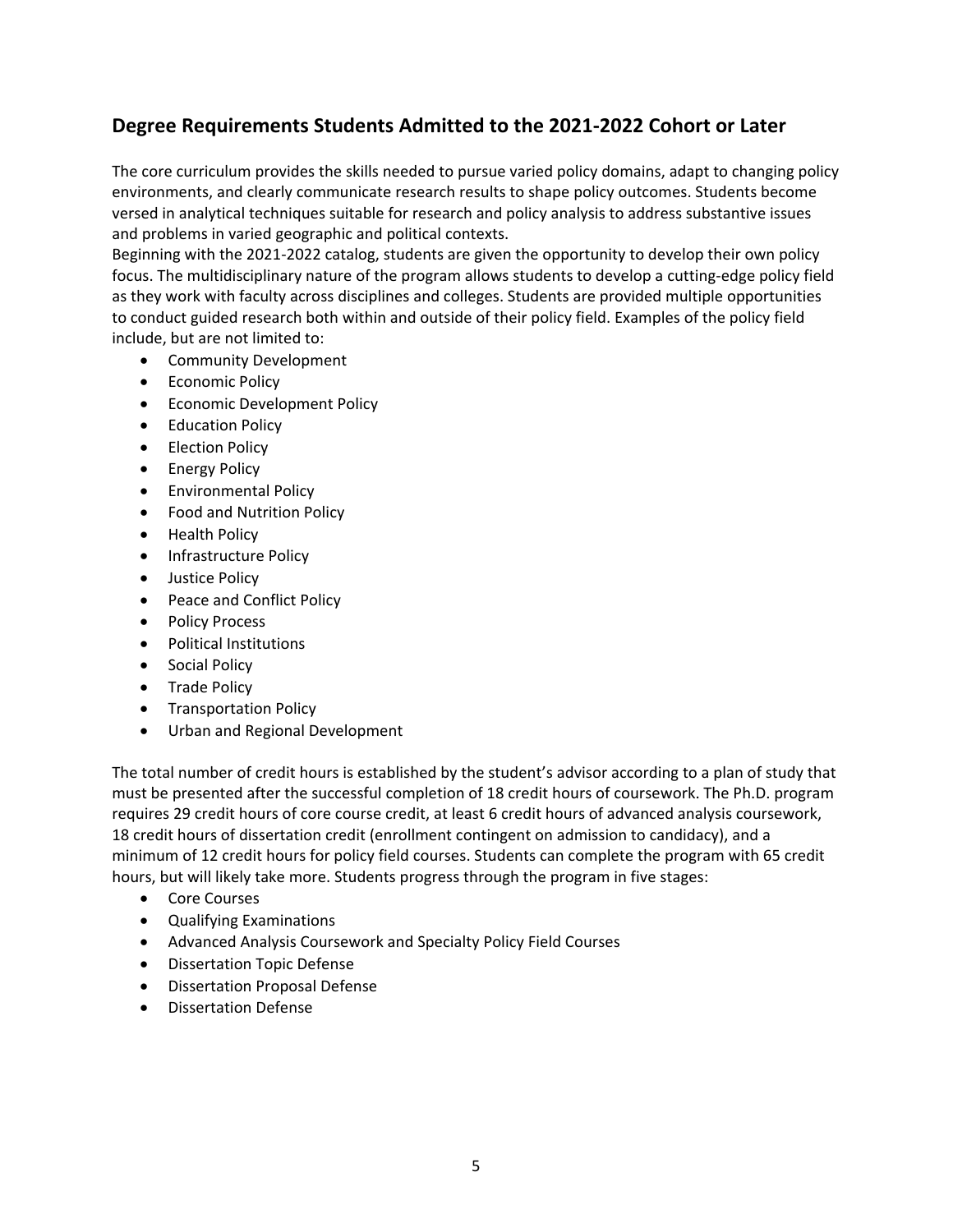#### *Core Courses (29 credit hours)*

Professional policy researchers must have a foundation of theoretical and research skills that are transferrable across policy foci. Students are provided a strong foundation in theory and methods.

#### *Nature of the Field Courses (11 credit hours)*

Professional policy researchers require a variety of tools to assess policies and develop policy recommendations. All students are required to take courses to understand the nature of the field. Students learn to critically assess the current policy literature (PPOL 8600), design a research study (PPOL 8602), and consider the ethical implications of their work (PPOL 8635). Students also take two professionalization seminars (PPOL 8690) that assist with career development and help students develop the soft skills necessary for a career in Public Policy.

- PPOL 8600 Policy Process I (3)
- PPOL 8602 Research Design in Public Policy (3)
- PPOL 8635 Ethics of Public Policy (3)
- PPOL 8690 Seminar in Public Policy (1) (taken at least 2 semesters)\*

Note: Students in the program develop their appreciation of the varied nature of policy applications and improve their communication skills by participating in at least two seminar series throughout the course of their program. Seminars also serve as a clearinghouse, introducing students to the varied faculty in the program. Students engage in activities aimed at professional development for both practitioners and for those interested in pursuing careers in academia.

#### *Methods of Analysis Courses (12 credit hours)*

Public policy researchers and scholars must have a strong foundation in research methods. All students are required to take GRAD 8101 and PPOL 8630 to develop this foundation. Students also complete two studio courses that provide hands‐on research experiences. PPOL 8101 (taken before GRAD 8101) will provide hands‐on experience with data management and analysis using the R statistical software package. PPOL 8102, taken after GRAD 8101, provides an opportunity for a guided research experience where students complete an independent research project under the guidance of the faculty.

- GRAD 8101 ‐ Linear Regression (3)
- PPOL 8630 Advanced Program Evaluation (3)
- Economic Analysis Courses (6 credit hours)

#### *Economic Analysis Courses (6 credit hours)*

A strong foundation in economics is critical for effective policy analysis. Students are required to take 6 credit hours in the economic analysis of public policy.

- PPOL 8640 Economic Analysis of Public Policy I (3)
- PPOL 8641 Economic Analysis of Public Policy II (3)

#### *Advanced Analysis Courses (6 credit hours)*

Advanced analytic skills prepare policy researchers to tackle a variety of complex research studies. Prior to defending a dissertation proposal, students must complete at least six (6) credit hours of advanced analysis coursework at the doctoral level. Students are encouraged to choose courses that cover the types of analysis that are prevalent in the student's policy area of interest. Students may select from the following list or take courses in other departments with permission of the Program Director. Students are strongly encouraged to take additional advanced analytic courses, as possible. Expertise in diverse methods is critical for a policy research career.

● BPHD 8120 - Econometrics I (3)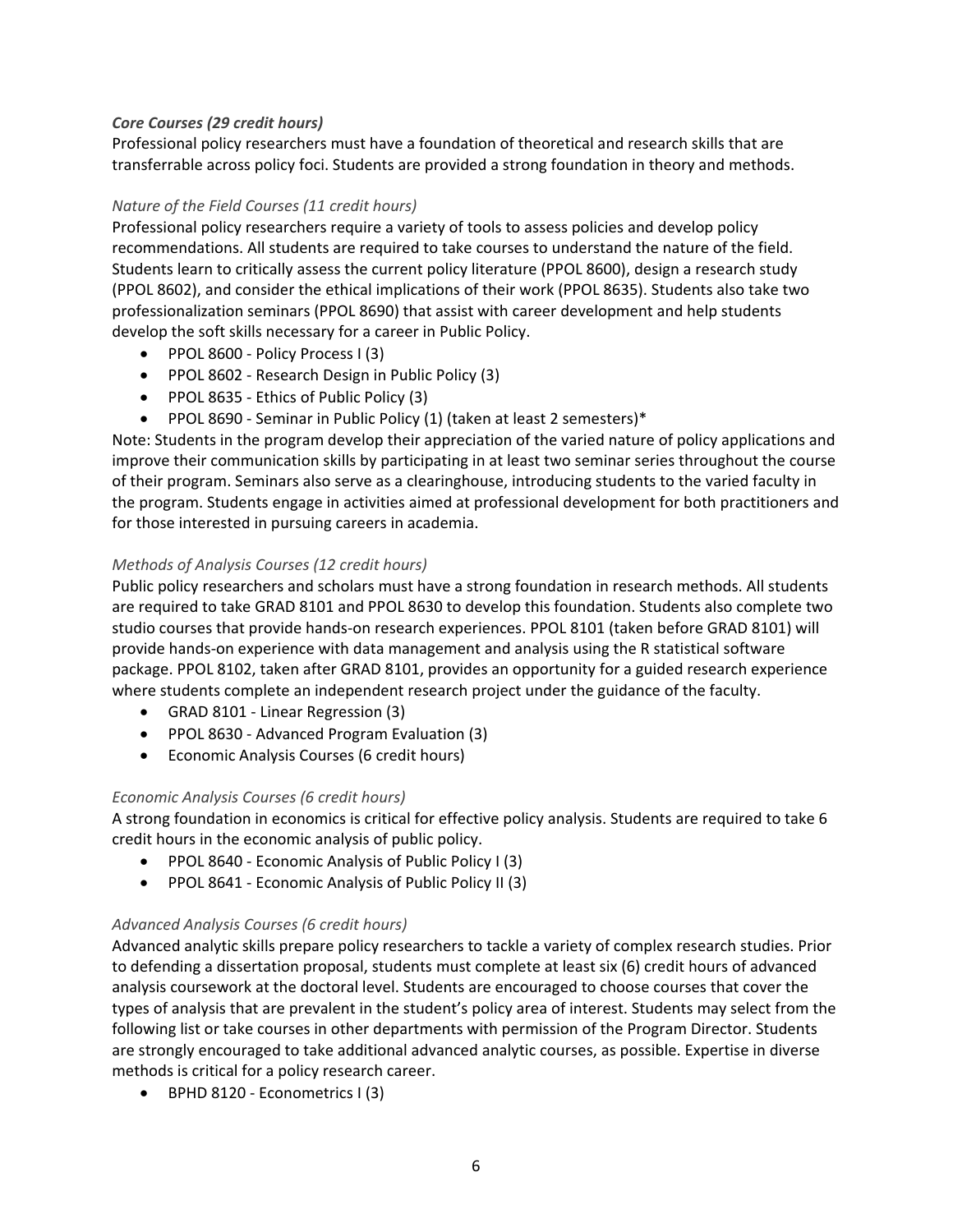- BPHD 8130 Econometrics II (3)
- GRAD 8009 ‐ Topics in Graduate Studies (3) (topic in advanced analysis)
- GRAD 8101 ‐ Linear Regression (3)
- GRAD 8102 ‐ Categorical Outcomes (3)
- GRAD 8103 ‐ Classificatory Methods and Time Series (3)
- GRAD 8104 Spatial Statistics (3)
- PPOL 8622 Qualitative Methods in Public Policy (3)
- PPOL 8625 Advanced Seminar in Spatial Decisions Support Systems (3)

#### *Policy Field Courses (12 credit hours)*

The Policy Field allows students to select an area of focus that culminates in a dissertation. Students have flexibility in defining this field, in consultation with the director and the advisor. 12 credit hours are required for the policy field. Three of these credit hours must be an independent study in which students develop a reading list, in consultation with the advisor. Three of the credit hours must be a focused research experience. The final six credit hours can include any combination of an independent study, an elective PPOL course, or an elective from any graduate level program across the university with advisor or program director approval. This student‐centered approach to creating the policy field allows students flexibility in identifying innovative, multidisciplinary policy expertise. This expertise is complemented by hands‐on research in PPOL 8602 and 18 dissertation credit hours. Students are encouraged to take additional courses aligned with their policy field, as relevant.

#### *Required Policy Field Courses (6 credit hours)*

- PPOL 8800 Independent Study (1 to 3)
- PPOL 8802 Independent Study II: Public Policy Research Experience (3)

#### *Elective Policy Field Courses (6 credit hours)*

Students should choose two additional courses that align with their Policy Field. These courses may include elective courses from any graduate level program across the University with advisor or program director approval. This permits students flexibility in identifying innovative policy fields. Examples of courses in the Ph.D. in Public Policy program that could count toward the elective include, but are not limited to:

- BPHD 8120 Econometrics I (3)
- BPHD 8130 Econometrics II (3)
- PPOL 8000 Topics in Public Policy (1 to 4)
- PPOL 8610 The Urban Region (3)
- PPOL 8611 Metropolitan Governance and Administration (3)
- PPOL 8612 Theory of Urban Development (3)
- PPOL 8613 Transportation Policy (3)
- PPOL 8615 The Restructuring City (3)
- PPOL 8616 Urban Planning Theory and Practice (3)
- PPOL 8617 Law and Management (3)
- PPOL 8618 Growth Management Systems (3)
- PPOL 8622 Qualitative Methods in Public Policy (3)
- PPOL 8625 Advanced Seminar in Spatial Decisions Support Systems (3)
- PPOL 8636 The Social Context of Mental Health (3)
- PPOL 8642 Regional Economic Development (3)
- PPOL 8643 Rural Development Issues (3)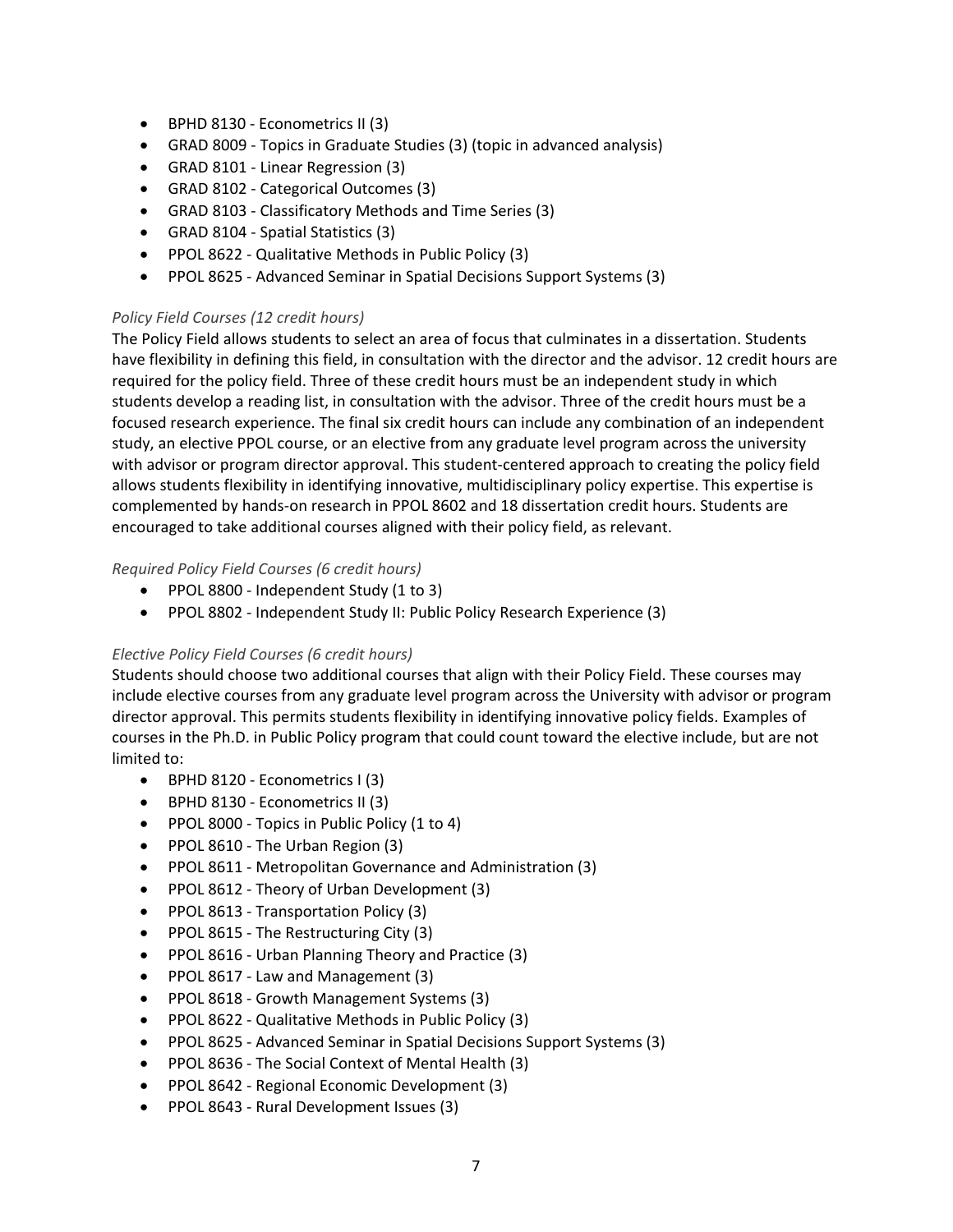- PPOL 8644 Public Budgeting and Financing (3)
- PPOL 8650 Environmental Policy (3)
- PPOL 8652 Energy and Environmental Economics (3)
- PPOL 8653 Urban Air Quality (3)
- PPOL 8655 Watershed Science Policy (3)
- PPOL 8656 Earth Systems Analysis: Biogeochemical Cycles (3)
- PPOL 8661 Social Organization of Healthcare (3)
- PPOL 8663 Health Policy (3)
- PPOL 8665 Analytic Epidemiology (3)
- PPOL 8667 Economic of Health and Healthcare (3)
- PPOL 8669 Investigating Health and Health Services (3)
- PPOL 8671 Criminal Justice Policy (3)
- PPOL 8672 Theories of Crime and Justice (3)
- PPOL 8673 Law and Social Control (3)
- PPOL 8681 Race, Gender, Class, and Public Policy (3)
- PPOL 8682 Stratification and Social Policy (3)
- PPOL 8683 Population Dynamics and Social Policy (3)
- PPOL 8685 Aging and Social Policy (3)
- PPOL 8687 Education Policy (3)
- PPOL 8688 Political Economy of School Reform (3)
- PPOL 8689 The Social Context of Schooling (3)
- PPOL 8690 Seminar in Public Policy (1)
- PPOL 8701 Advanced Macroeconomic Theory (3)
- PPOL 8703 Advanced Microeconomic Theory (3)
- PPOL 8705 Advanced Urban and Regional Economics (3)
- PPOL 8707 Game Theory and Experiments (3)
- PPOL 8709 Public Economics (3)
- PPOL 8711 Monetary and Financial Theory (3)

#### *Dissertation (18 credit hours)*

The program requires that the student complete 18 hours of dissertation credit. Enrollment in dissertation credit is contingent on admission to candidacy. The dissertation topic may be proposed after the student has passed the qualifying exams. The doctoral student advances to candidacy after the dissertation proposal has been defended to, and approved by, the student's advisory committee and reported to the Director of the Ph.D. in Public Policy and the Dean of the Graduate School. The student must complete and defend the dissertation based on a research program approved by the student's dissertation committee that results in a high quality, original, and substantial piece of research.

● PPOL 8801 - Dissertation (1 to 9)

#### **Degree Total = 65 Credit Hours**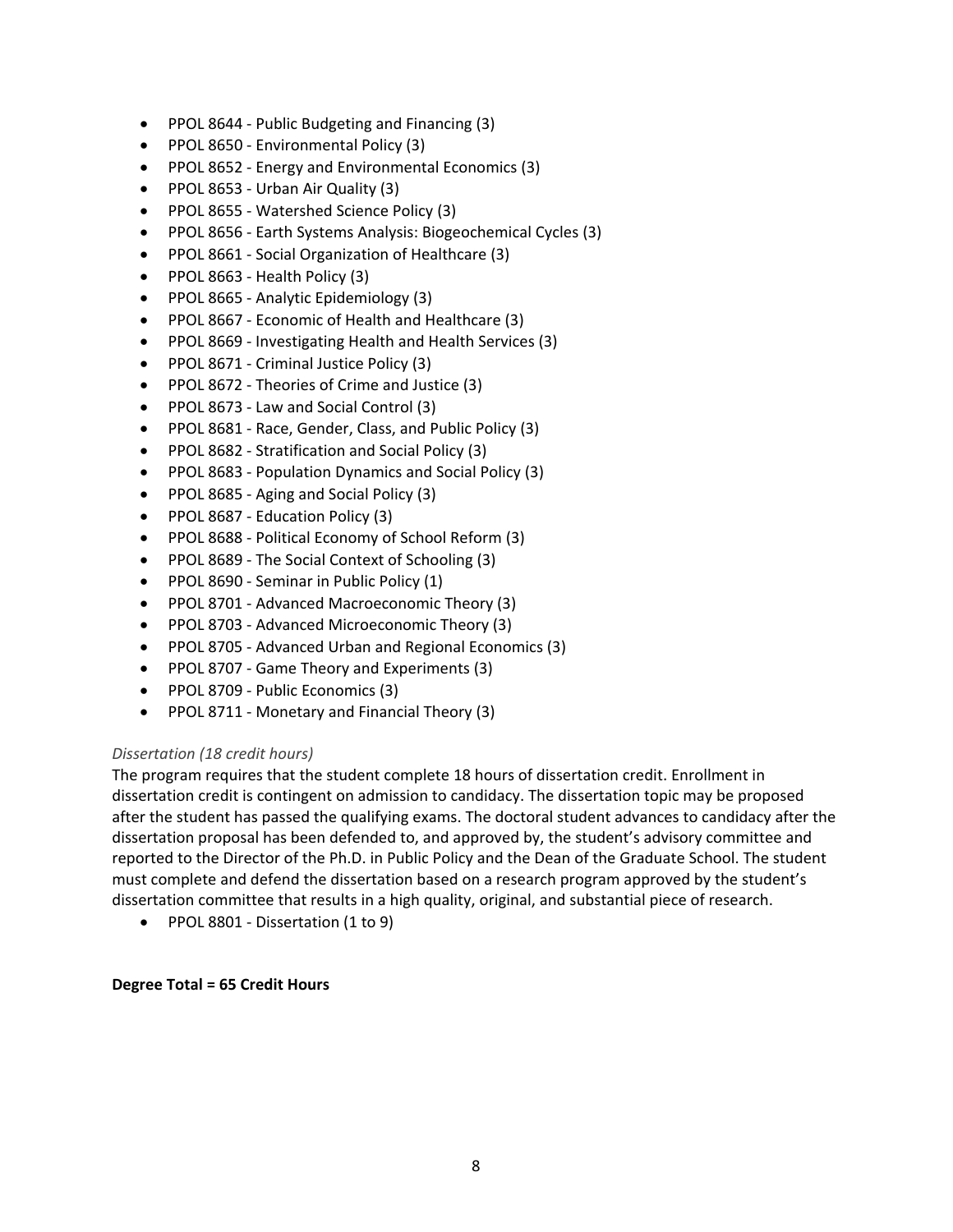|               | Year 1                                                                                                                    | Year <sub>2</sub>                                                                           | <b>Year 3 and Later</b>                                                                                                   |
|---------------|---------------------------------------------------------------------------------------------------------------------------|---------------------------------------------------------------------------------------------|---------------------------------------------------------------------------------------------------------------------------|
| Fall          | Policy Process (3)<br>Econ $1(3)$<br>Studio (3)                                                                           | <b>Advanced Program</b><br>Evaluation (3)<br>Ethics (3)<br>Studio 2 (3)                     | Semester 5 and later<br>Dissertation (15)<br><b>Advanced Analytics</b><br>course (3)                                      |
| <b>Spring</b> | Regression Models (3)<br>Research Design (3)<br>Econ $2(3)$<br>Seminar (1)                                                | <b>Advanced Analytics (3)</b><br>Policy Field (3)<br>Research Experience (3)<br>Seminar (1) | Students should<br>defend the<br>dissertation topic<br>proposal (fall) and<br>dissertation proposal<br>(spring) in year 3 |
| <b>Summer</b> | Prepare for Nature of the Field<br>and Economics Qualifying Exams<br>and Complete Independent<br>Reading for Policy Field | Prepare for Quantitative<br>Qualifying Exam and Read<br>in Policy Area                      |                                                                                                                           |

#### **Typical Schedule for Full‐Time Students Admitted to the 2021‐2022 Cohort or Later**

#### **Special Considerations for Part‐Time Students**

Part-time students should prepare a program of study that positions them to take the qualifying exams (see below) in a timely manner. Policy Process (Fall) and Research Design (Spring) should be taken in the same year. Economic Analysis of Public Policy I (Fall) and Economic Analysis of Public Policy II (Spring) should be taken in the same year. Linear Regression (Spring) and Advanced Program Evaluation (Fall) should be taken consecutively. Part‐time students should also ensure that the program of study allows them to complete the program within nine years as courses expire after nine years.

## **Degree Requirements for Students Entering Prior to 2021‐22**

Students progress through the program in five stages:

- Core courses (including Accel Intro to Quan Tech ‐ *Math "Boot Camp*" GRAD 8100‐001)
- Qualifying examinations
- Advanced analysis coursework and specialty policy field courses
- Dissertation topic proposal and dissertation proposal defense
- Dissertation and defense

The total number of hours will be established by the student's advisor according to a plan of study that must be presented after the successful completion of 18 hours of coursework. The Ph.D. Program requires 26 hours of core course credit, at least 6 hours of advanced analysis coursework, 18 hours of dissertation credit (enrollment contingent on admission to candidacy) and a minimum of 15 hours credit for specialty electives. It is unlikely that students will be able to complete this degree, including mastery of a subject-matter specialty, in 65 hours; 70-75 hours is more likely.

#### *Core Courses (26 credit hours)*

*Introductory Course*

GRAD 8100 ‐ Accelerated Introduction to Quantitative Techniques (2)

#### *Nature of the Field Courses*

- PPOL 8600 Policy Process I (3)
- PPOL 8602 Research Design in Public Policy (3)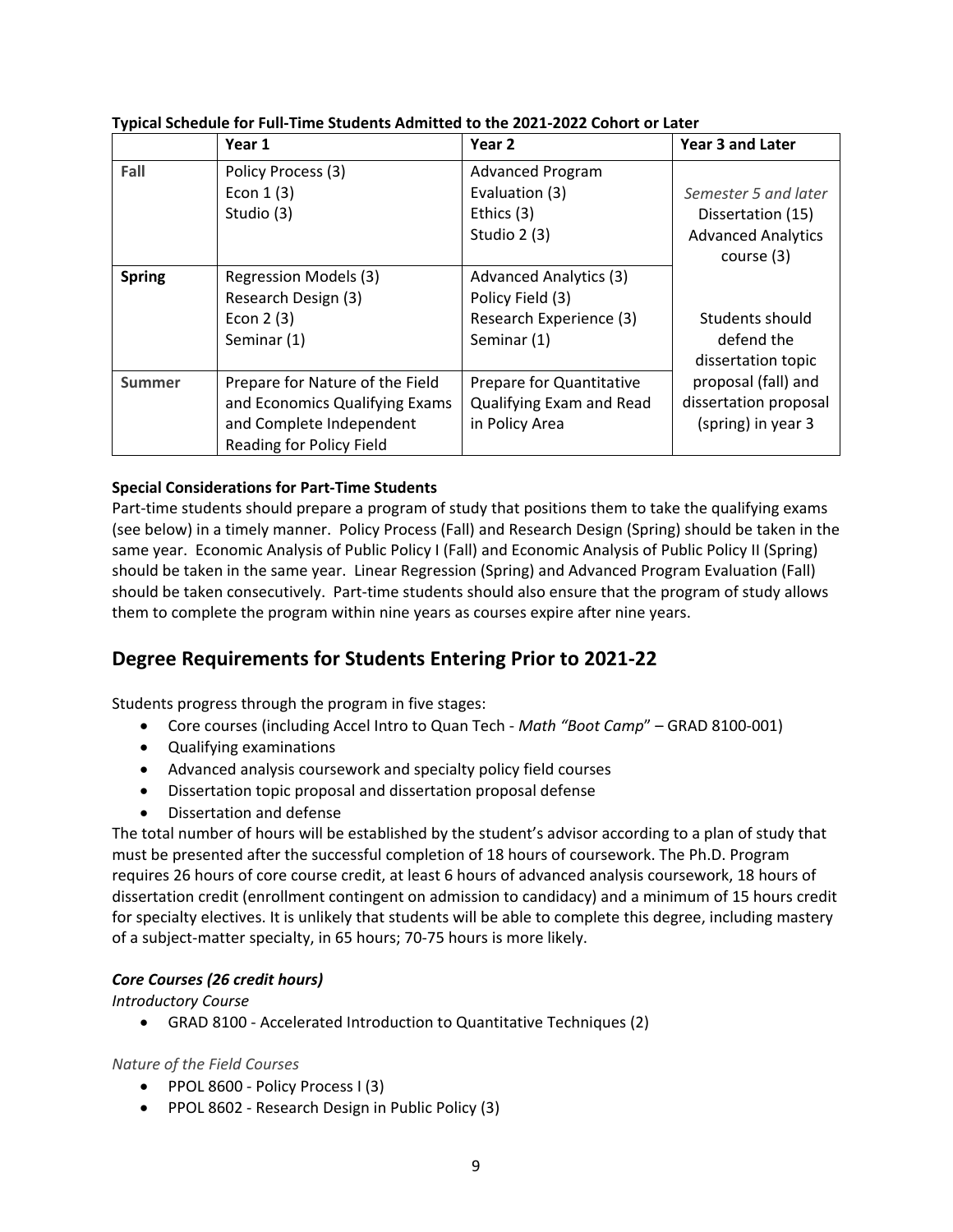● PPOL 8635 - Ethics of Public Policy (3)

 PPOL 8690 ‐ Seminar in Public Policy (1) *(Students enroll in this course a total of three times)* Students in the Program will develop their appreciation of the varied nature of policy applications and improve their communication skills by participating in at least three seminar series throughout the course of their program. This seminar also serves as a clearinghouse, introducing students to the varied faculty in the program and their research interests. Students engage in activities aimed at professional development for both practitioners and for those interested in pursuing careers in academia.

#### *Methods of Analysis Courses*

- GRAD 8101 ‐ Linear Regression (3)
- PPOL 8630 Advanced Program Evaluation (3)

#### *Economic Analysis Courses*

- PPOL 8640 Economic Analysis of Public Policy I (3)
- PPOL 8641 Economic Analysis of Public Policy II (3)

#### *Advanced Analysis Courses (6 credit hours)*

Prior to defending a dissertation proposal, students must complete at least six (6) credit hours of advanced analysis coursework at the doctoral level. These credit hours may also be taken outside the Public Policy program with the approval of the Program Director. Students are encouraged to choose courses that cover the types of analysis that are prevalent in the student's policy area of interest. Students may select from the following list or take courses in other departments with permission of the Program Director:

- BPHD 8120 Econometrics I (3)
- BPHD 8130 Econometrics II (3)
- GRAD 8009 ‐ Topics in Graduate Studies (3) *(topic in advanced analysis)*
- GRAD 8101 ‐ Linear Regression (3)
- GRAD 8102 ‐ Categorical Outcomes (3)
- GRAD 8103 ‐ Classificatory Methods and Time Series (3)
- GRAD 8104 ‐ Spatial Statistics (3)
- PPOL 8622 Qualitative Methods in Public Policy (3)
- PPOL 8625 Advanced Seminar in Spatial Decisions Support Systems (3)

#### *Policy Application Courses (15 credit hours)*

After students have completed the 26 core course credit hours and the 6 advanced analysis course hours, they are prepared to select a substantive application for their dissertation research. Students, in consultation with their advisor, take a minimum of 5 courses (15 credit hours) in a substantive area on which their dissertation will focus. While the core courses prepare students to develop, implement, and evaluate policy, the dissertation research provides the opportunity to put those tools into a substantive context. Public Policy at UNC Charlotte is in Charlotte's Urban Research University, and the program is particularly strong in studying the various aspects of urban policy, including issues of economics, social inequality, education, health, development, criminal justice, and other aspects of urban life locally and globally. Thus, students should, in consultation with their advisor, develop a set of research questions and substantive interest on which their dissertation will focus. Students are encouraged to work with their advisor and the Program Director to design a program of study tailored to their policy interests by combining courses in several of these policy areas. While the particular courses required in each policy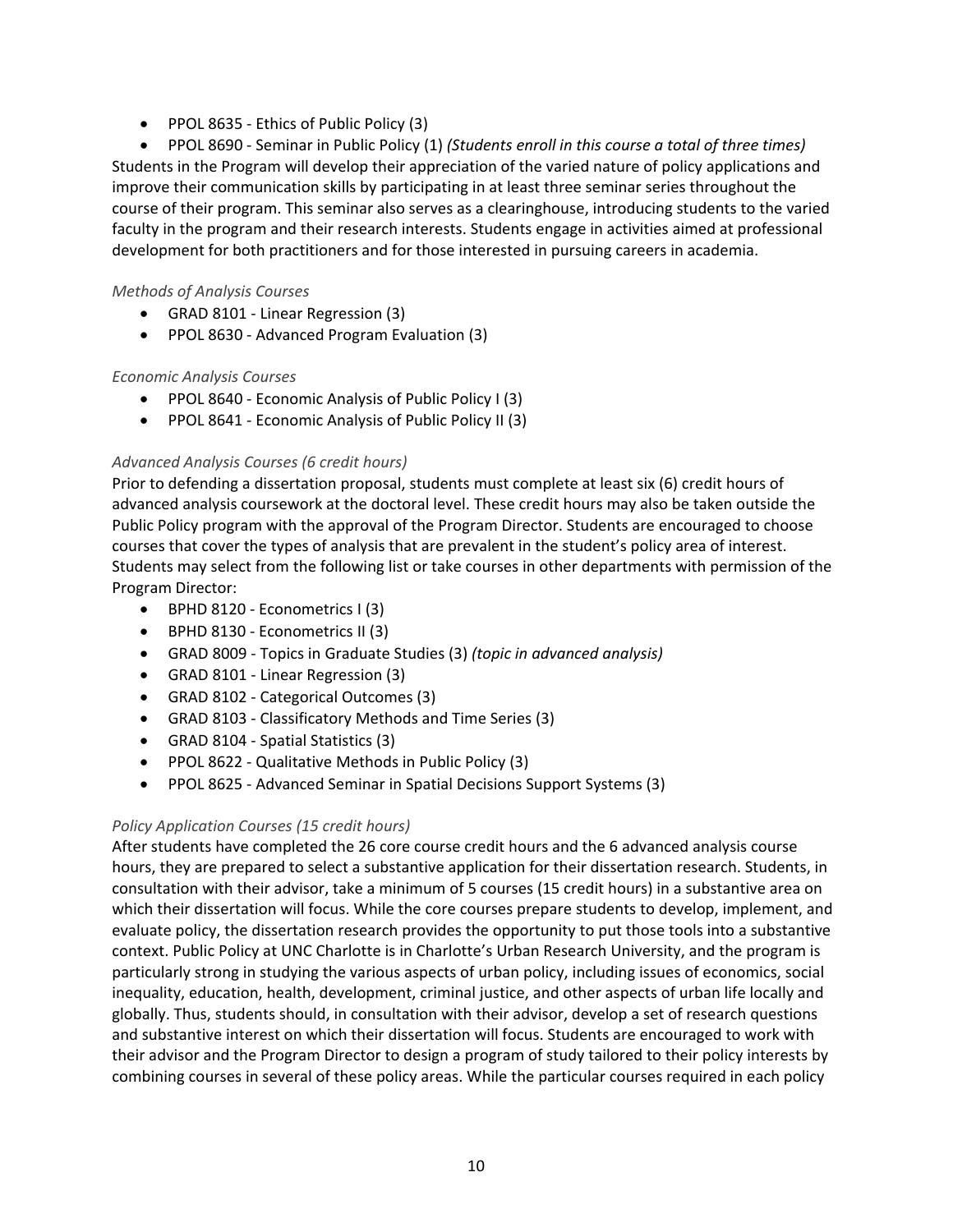area may vary according to prerequisites needed by the student or individual programs of study, the minimum number of required courses in any given policy area is five (5) for 15 credit hours.

| Year 1                                              | Year <sub>2</sub>                          |  |
|-----------------------------------------------------|--------------------------------------------|--|
| August before the Fall semester - (REQUIRED)        |                                            |  |
| <b>GRAD 8100 Accelerated Introduction to Public</b> | Fall                                       |  |
| Policy Quantitative Techniques (1) Fall             | Concentration Elective(3)                  |  |
|                                                     | Concentration Elective (3)                 |  |
| PPOL 8600 Public Policy Process (3)                 | - GRAD 8101 Regression Analysis (3)        |  |
| PPOL 8602 Research Design (3)                       | PPOL 8690-002 Seminar in Public Policy (1) |  |
| PPOL 8640 Economic Analysis I (3)                   |                                            |  |
| -PPOL 8690-001 Seminar in Public Policy (1)         | Spring                                     |  |
| -GRAD 8990-002 Academic Integrity (2)               | PPOL 8635 Ethics of Public Policy (3)      |  |
|                                                     | Advanced Analysis Elective (3)             |  |
| Spring                                              | Concentration Elective (3)                 |  |
| GRAD 8100 Quantitative Analysis II (3) SAME AS      |                                            |  |
| PREVIOUS ???                                        | Summer                                     |  |
| PPOL 8641 Economic Analysis II (3)                  | -Advanced Analysis Course (optional)       |  |
| PPOL 8630 Advanced Program Evaluation (3)           |                                            |  |
|                                                     |                                            |  |
| Summer                                              |                                            |  |
| -Qualifying Examinations                            |                                            |  |
| Year <sub>3</sub>                                   | Year 4                                     |  |
| Fall                                                | Fall                                       |  |
| Concentration Elective (3)                          | Dissertation (6)                           |  |
| Advanced Analysis Course (3)                        |                                            |  |
| Dissertation (3)                                    | Spring                                     |  |
| PPOL 8690-003 Seminar in Public Policy (1)          | Dissertation Defense (3)                   |  |
|                                                     |                                            |  |
| Spring                                              |                                            |  |
| Concentration Elective (3)                          |                                            |  |
| <b>Prepare Dissertation Proposal</b>                |                                            |  |
| -Dissertation (6)*                                  |                                            |  |
|                                                     |                                            |  |
|                                                     |                                            |  |
| Spring/Summer<br>-Propose dissertation              |                                            |  |

**Typical Schedule for student admitted prior to the 2021‐2022 cohort** 

\*The student is required to take a minimum of five concentration electives in order to graduate, but is allowed to take more.

## **Public Policy Qualifying Examinations**

After completing the core courses, students are required to take three qualifying exams. The Nature of the Field Exam covers the courses, Policy Process and Research Design. The Quantitative Analysis and Methodology Exam covers the courses, Linear Regression and Advanced Program Evaluation. The Economics Exam covers the courses Economic Analysis I and Economic Analysis II. We call this exam "qualifying' rather than comprehensive to indicate that students who pass them are qualified to pursue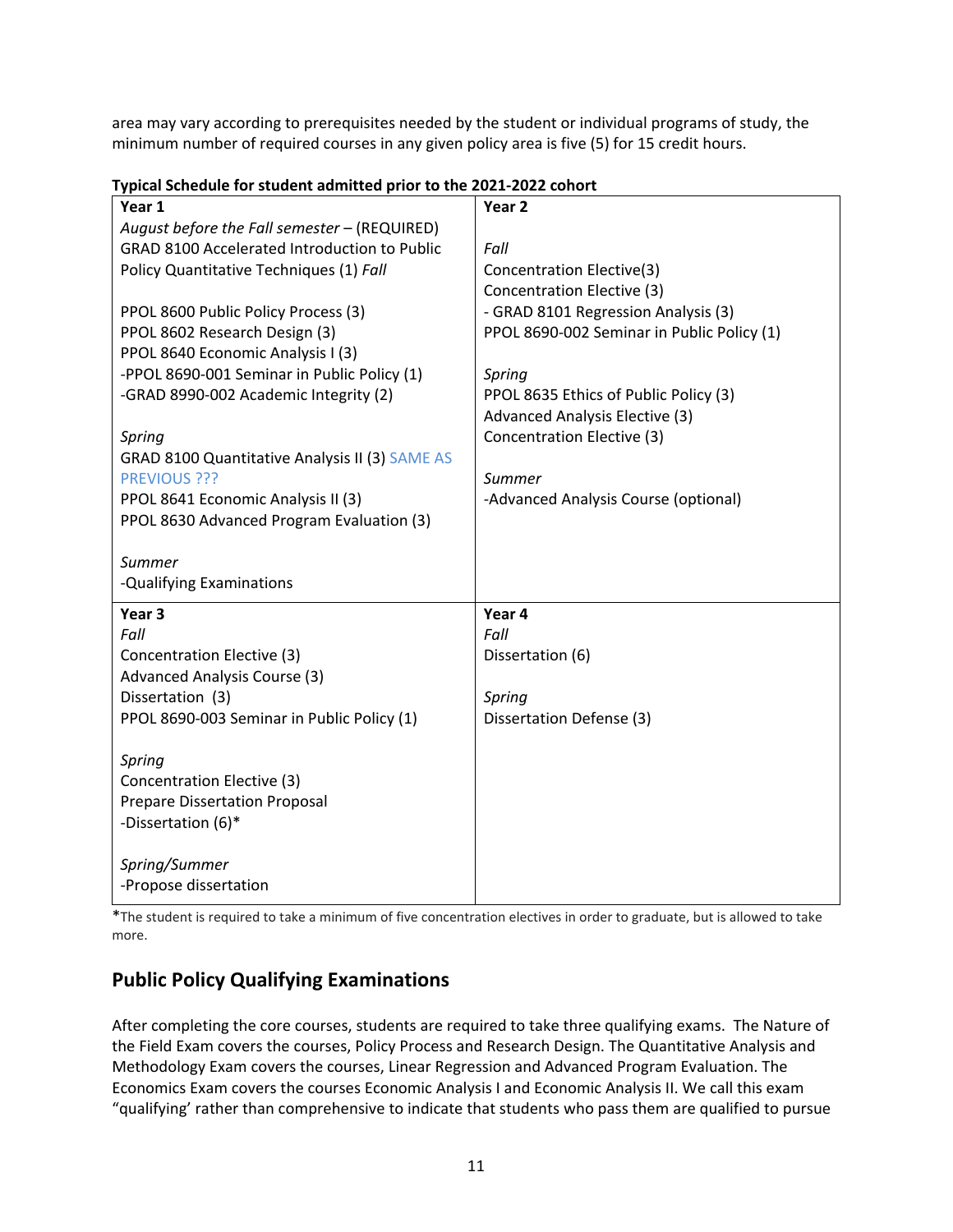the more advanced and specialized research that culminates in the dissertation writing process. Successful completion of these examinations allows students to proceed to their specialty coursework, the dissertation proposal preparation and oral defense stage.

Students typically take the exams in exams in August after their first and second years. The economics exam is a 4-6 hour examination that students take on campus. Students are allowed to bring one 8  $\frac{1}{2}$ \*11" sheet of notes. They are not permitted *any* other materials. The quantitative examination is a two‐ part examination. The first part, administered in the morning, covers quantitative analysis. Student then take a one hour break for lunch (that they may forgo if desired) and then take the second part of the exam, covering program evaluation, during the afternoon session. Students may use notes and books for this exam but may not consult with others. The third examination is a take‐home examination that covers theory and research methods and is the "Nature of the Field" examination. Students receive the examination on a Friday morning and it is due the following Monday morning. All examinations are graded blind. The Director will notify students about the results of the exam as soon as possible after completion.

The exams are graded as High Pass, Pass, Low Pass or Fail. In some instances, the committee exam may award a conditional pass that requires a student rewrite one of the answers if the exam is partially acceptable. If a student fails any one of the exams, *it may be repeated once*. Except *under very special circumstances*, students are terminated from the program if they fail to pass an exam on the second effort. The Graduate School Handbook indicates that:

"*Each student must complete a qualifying examination. ….To sit for this examination, the student must have at least a 3.0 GPA and must have removed any conditions upon admission. Qualifying assessments are administered by graduate program faculty. Students who fail a qualifying assessment are subject to termination and should discuss options with their graduate program director. With program approval, a qualifying assessment may be retaken one time. The reexamination may take place no sooner than the beginning of the semester following the one in which the failure occurred. If the student fails the exam a second time, the program may, in rare circumstance and with compelling evidence, allow a student to, within four months, retake the exam (or portion of the exam). In such cases, the program must document the circumstances under which the student is allowed to retake portions of the exam and demonstrate that the student's committee unanimously supports the decision. Documentation must be submitted to the Graduate School for review prior to the exam date. In no instance will the student be allowed to take the exam (or portion of the exam) a fourth time. Students may only appeal a termination to the Graduate School if their appeal to retake the exam is based on a procedural error or discrimination (please see the Category 2 of the Graduate Catalogue appeal description under Appeal for Academic Termination) and their initial appeal to the program was denied*."

In addition to documenting extraordinary circumstances, students should note the following further requirements specific to the PPOL program. The Public Policy program *will not allow* students who have received more than one C in their coursework to take the exam for the third time. Further, any student with a GPA below 3.5 in their courses will not have the option to retake any part of the qualifying examination for a third time. Finally, Students who fail more than one component of the Qualifying examination on the second try will be terminated from the program.

After passing qualifying examinations, students then complete their policy focus courses. Students must enroll continuously until all requirements for the degree are completed, and each enrollment shall reflect as accurately as possible, the candidate's demands on faculty time and University facilities. [From the Graduate Catalogue:] "Students are not required to enroll in any summer terms unless they are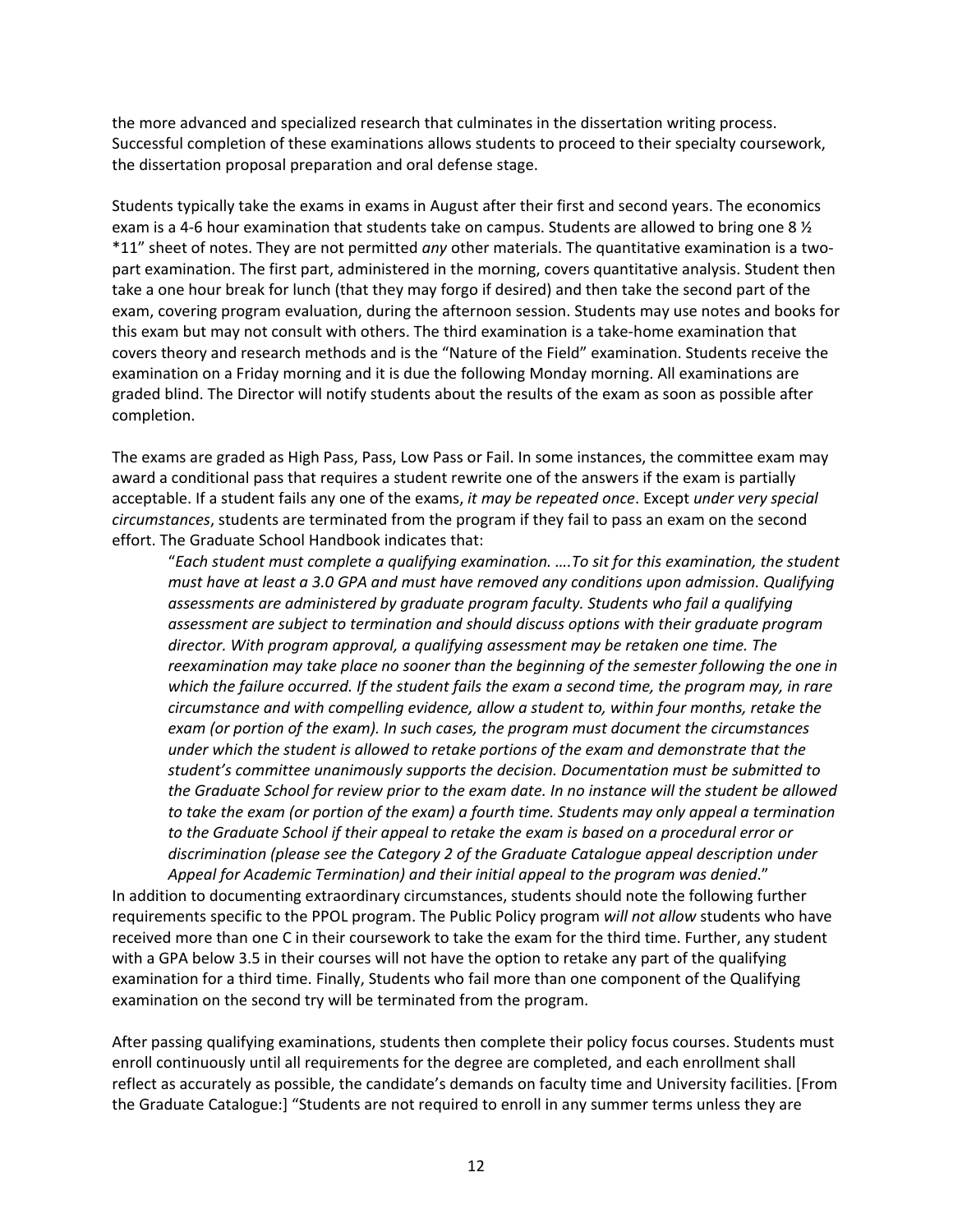using campus facilities or they are completing degree requirements in that term. The continuous registration requirement begins with the semester in which the student first registers for his/her thesis, dissertation project, or directed study. GRAD 9999 (graduate residence) has no fees associated with it (only tuition) and is only a one credit course and is an option only for the term of graduation though the graduate school will let a student register for it twice if necessary. If students are going to have an active dissertation committee and use University resources doctoral *students are to continue to enroll in 3 dissertation credit hours* even though they have completed the 18 credit hours. Doctoral students that are not using University resources and have already defended their dissertation‐and have yet to graduate‐can register for 1 credit hour of GRAD 9999. Students who have completed their coursework and must remain continuously enrolled but are not using University resources should apply for a leave of absence. Students choosing this option must file a Special Request for a leave of absence that states they will not use University resources during the leave period. If the leave of absence extends beyond one calendar year, the student's matriculation is closed and the student must reapply for active status in the graduate program. International students on F‐1 visa/status must remain continuously enrolled until the dissertation is completed. Those international students who wish to apply for a leave of absence are advised to consult with the International Student/Scholar Office prior to filing the Special Request for leave of absence. Students must be enrolled during the term (semester or summer) in which they graduate from the University."

### **The Dissertation**

All Ph.D. students successfully completing their exams and coursework must form a committee, have a *topic approval meeting* and *defend a dissertation proposal*. *The Dissertation Proposal Defense serves as a comprehensive examination*. In an interdisciplinary program, the comprehensive exam does not refer to the entire field of public policy. The concept of a comprehensive exam assumes a well‐defined test specification that can be written; that is, that the domain of relevant knowledge can be clearly proscribed. Achieving this consensus is particularly problematic in interdisciplinary programs. In this context, the comprehensive exam refers to the topic on which the dissertation focuses. It signifies a level of accomplishment and skill acquisition necessary to conceptualize, execute and complete a research project in a specific policy field.

An appropriate dissertation provides an *original* and *significant contribution* to Public Policy research as judged by the candidate's doctoral dissertation committee. The dissertation is the culminating research experience of the PPOL PhD program. "Original contribution" implies that the body of work undertaken and intellectual contribution of the research is the candidate's own. It is expected that the candidate will be an expert in the contributions of others scholars to provide a foundation for his or her original research. "Significant contribution" implies that the result of the dissertation scholarship notably advances a useful area of public policy research as judged by peer scholars. The most meaningful criterion in this regard is that committee judges the research as appropriate as either submission of a book or as two or three manuscripts to scholarly peer-reviewed journals. It is our expectation that doctoral candidates will be able to demonstrate competent application of research methods that are appropriate to the area of study; research methods include qualitative or quantitative methods, or mixed methods.

Ethical Procedures Approval, Institutional Review Board (IRB): All dissertation‐related materials must comply with ethical review guidelines current at the time of review. Students are required to submit all required documents for review and receive formal approval prior to beginning any research involving human subjects.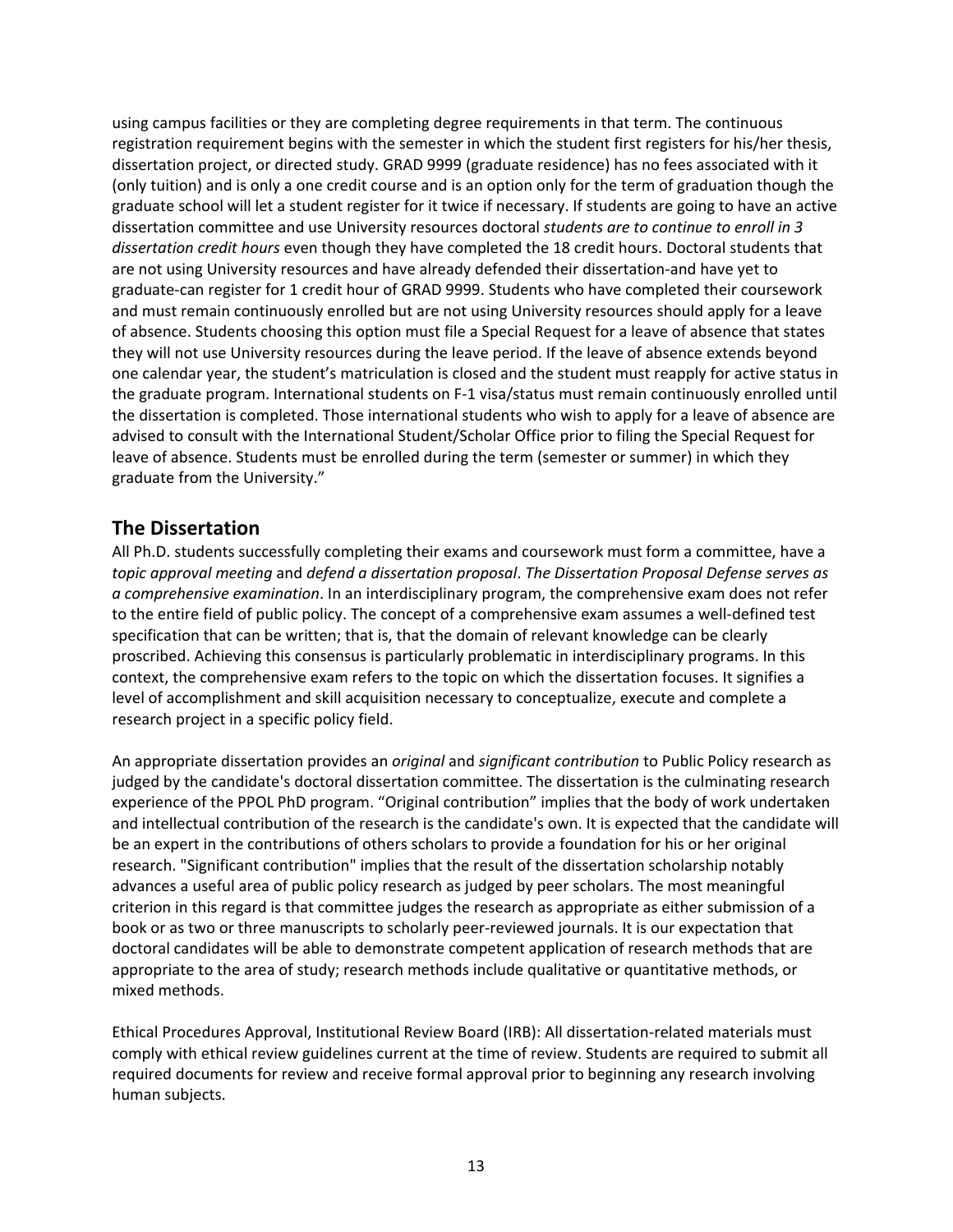#### *Dissertation Format*:

The dissertation committee will determine the specific format of the dissertation at the dissertation proposal defense. Either of two formats may be used, at the discretion of the dissertation committee (these are *suggestive/illustrative* guidelines). The traditional book‐style dissertation has a five‐chapter format:

- Chapter One: Introduction: A relatively brief statement of the topic, and why it is important.
- Chapter Two: Literature Review: A thorough review of all literature relevant to the topic. The literature review should focus on developing hypotheses the research will test and/or research questions the study addresses; the chapter should conclude with the hypotheses and/or questions.
- Chapter Three: Methods. A description of all methods the research will use to complete the research. The chapter should describe a conceptual framework if relevant. The research design section includes a discussion of data; what data will the student analyze? Why are these data appropriate? Etc. A second section should indicate and describe all variables, dependent, independent, control, etc. The description of variables should include both the conceptual and operational description. A third component of the research design section describes and explains the analytic approach. Finally, this section indicates how the researcher will address the hypotheses and/or research questions.
- Chapter Four: Results. This chapter presents all results. Typically the chapter first presents descriptive findings, followed by bivariate, and then multivariate (if appropriate to the research design). The chapter may organize the results by hypotheses and/or research questions.
- Chapter Five: Discussion, Conclusions and Policy Recommendations. This chapter should include a brief summary of the findings with respect to the theory and research questions, the limitations of the research, a discussion of the implications of the research for policy and practice, and suggestions for future study.

The article‐style dissertation format includes three complementary articles along with an introduction and conclusion. Students who elect this option will complete Chapter One, as described above. Two or three manuscripts will replace Chapters 2, 3, and 4. Each manuscript must be complete and prepared for submission to a peer-reviewed journal. Each manuscript will include a title page, abstract, introduction, literature review, methods, results, and discussion sections, as well as references, and tables/figures. Appendices to the manuscripts may provide additional detail. The dissertation may include an additional final chapter that briefly summarizes the dissertation findings, and discusses implications for policy and practice, as well research extensions, in greater detail. Specific guidelines for the article style dissertation are available at

https://graduateschool.charlotte.edu/sites/graduateschool.charlotte.edu/files/media/Thesis‐ Dissertation‐Misc/Three‐Article%20Dissertation%202019‐2020.pdf

#### *The Dissertation Process:*

1) Select Dissertation Chair. *The Chair must be a member of the PPOL PhD Program Faculty*, or a member of the Affiliated Faculty with a co-Chair who is a member of the Program Faculty. Note that even if students have a co-chair, only one faculty member may escort and hood the student at graduation. Students should consult with their faculty advisor and the Program Director as they develop their plans for selecting the dissertation committee chair (who ideally is their faculty advisor), and for forming the dissertation committee. It is important that the Chair of the dissertation committee is actively involved with the selection of the other committee members; having identified a Chair who agrees to serve in that role, the student should work closely with the Chair on identifying other committee members, and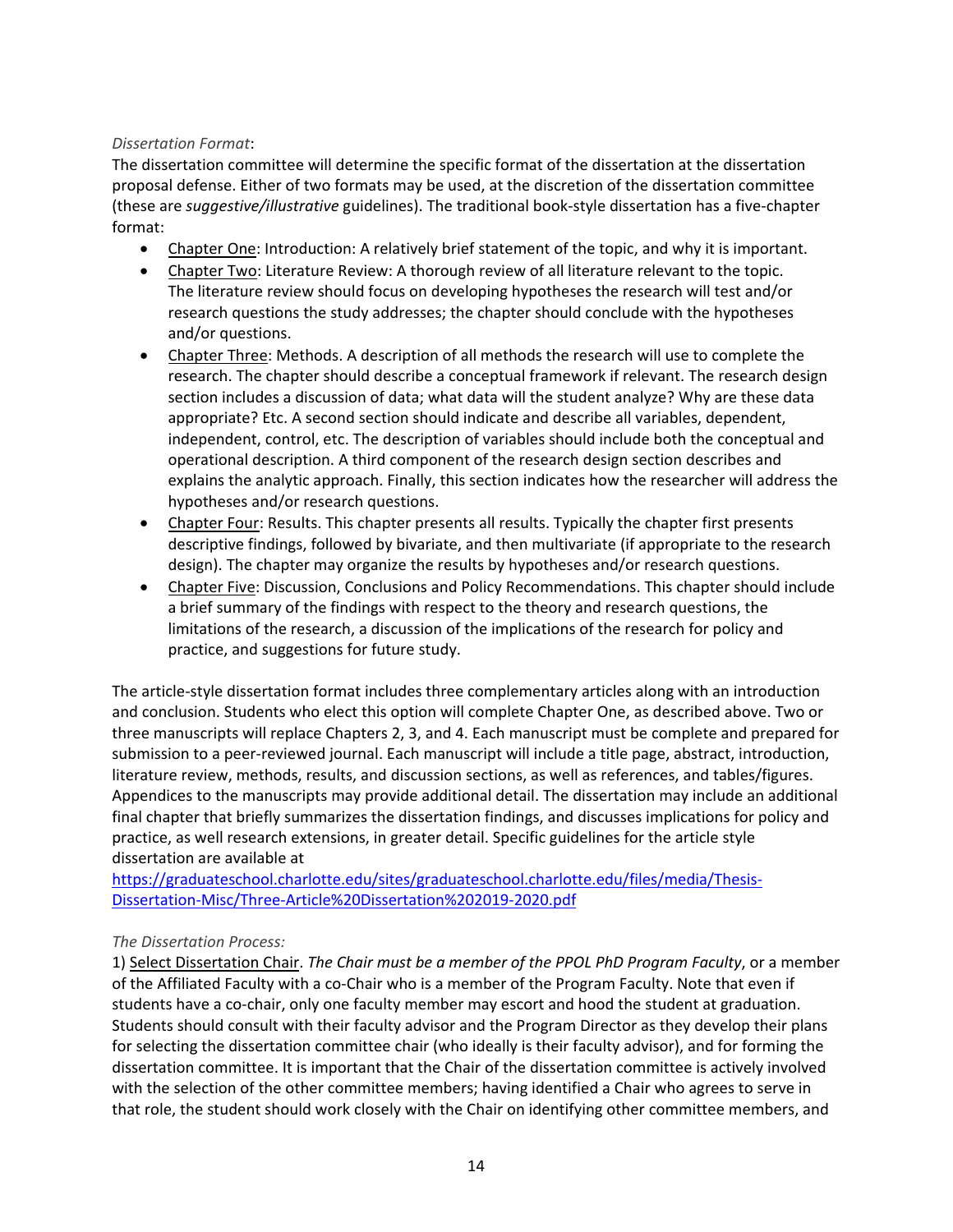typically should approach other faculty about serving on the committee only after consulting with the Chair.

2) Select Dissertation Committee. It must include at least 4 members. Three must be from the PPOL PhD Program Faculty or Affiliated Faculty (one of whom is the Chair). The fourth committee member is considered the Graduate Faculty Representative. This member's responsibility is to ensure that graduate school policies are upheld. Either the student can recruit the Graduate Faculty Representative or the Graduate School can appoint the 4th member. This member should be in a different department than the chair of the dissertation committee. The Graduate Dean has agreed that since we are a large, interdisciplinary program, PPOL students can have as their "outside" faculty member someone who is in the PPOL Program but who is in a different discipline from the student's chair that the Program Director appoints. The student submits the form, "Appointment of Doctoral Dissertation or Scholarly Project Committee." https://graduateschool.charlotte.edu/current‐students/forms. This form should be submitted in a timely manner as the graduate school must approve of the committee.

Experts in the University who are not members of the Program or Participating Faculty may be nominated for membership on the committee at the appropriate level. Interested faculty should contact the PPOL PhD Program Director. Experts outside the university who can contribute usefully to the dissertation committee can also be nominated for participation in consultation with the Program Director. All committee members, including any qualified expert from outside the university, must be formally appointed to the Graduate Faculty by the Graduate School. The four members of the dissertation committee will serve as the student's committee for the refinement of the dissertation topic, the development and defense of the dissertation proposal, the development of the dissertation, and dissertation defense.

3) Topic Approval Meeting: The Chair of the dissertation committee and the student together select the dissertation topic. The Chair is responsible to ensure that all members of the committee are actively involved and agree to the direction and the specifics of the proposal (e.g., data, methods). Ensuring this involvement and agreement is a major goal of the *Topic Approval Meeting*. When the Chair approves the topic and approach to the dissertation, the student schedules the *Topic Approval Meeting* with the Dissertation Committee (this meeting should also include the Graduate School Representative who must attend the Proposal Defense). The student submits a 2‐3 page description of the dissertation plan to the Dissertation Committee *at least 2 weeks prior* to the *Topic Approval Meeting*. This single‐spaced description of the topic includes the following sections:

- Specific Aims and objectives. Is the research exploratory, descriptive or analytical?
- Significance of the problem/topic.
- Justification: This section is not a complete literature review but should state concisely what is known, not known and how the proposed research fills existing gaps in the literature/research.
- Preliminary data/pilots as relevant (reminder: IRB approval *must* be secured before undertaking any individual level analysis).
- Conceptual diagram that provides a framework for theoretical or empirical analysis.
- Limitations.

The topic approval meeting is not typically open to visitors. Students will present a brief oral summary of: the dissertation topic, the context of related research literature, data and methods, and implications for policy and practice, followed by questions and discussion among the committee and the student.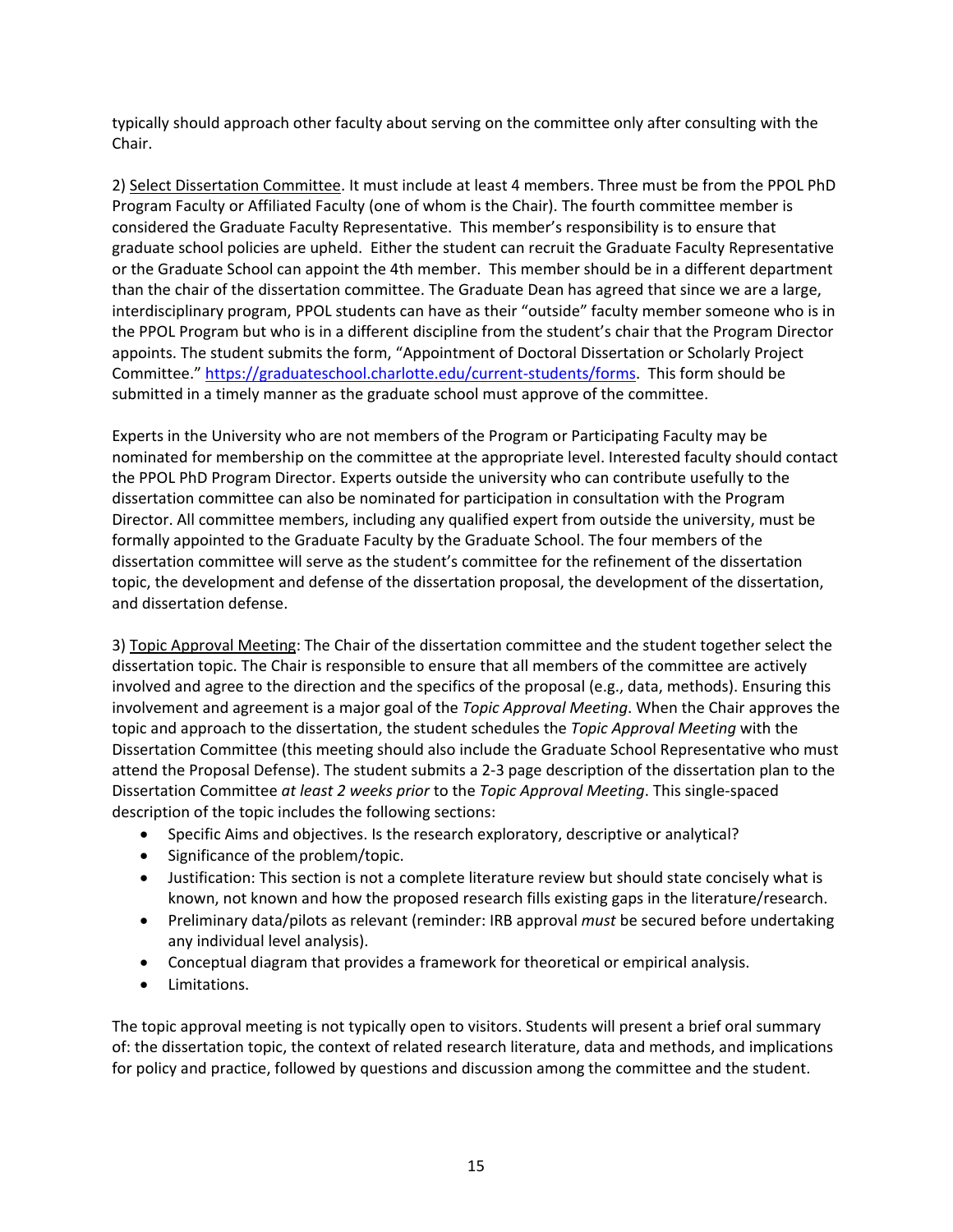The topic approval meeting may be repeated as needed; this meeting is *not* a graded activity. No form is required after this meeting.

4) Dissertation Proposal Writing Phase: Following the Topic Approval, the student writes the dissertation proposal and prepares for the Oral Proposal Defense. The dissertation proposal typically includes the following sections:

- Specific Aims
- Background and Significance
- Research Design and Methods
- Potential Limitations
- Human Subjects (as relevant)
- Proposed Timeline and Dissertation Structure (book-style or article-style)

All members of the committee must receive the full proposal *at least 2 weeks* before the Proposal Defense. During this phase, students should begin to fill out human subjects forms, as necessary. https://research.charlotte.edu/departments/office-research-protections-and-integrity-orpi/humansubjects.

5) Dissertation Proposal Defense: The submission of the proposal is followed by the Oral Dissertation Proposal Defense. *The Oral dissertation proposal defense has replaced the comprehensive examination.* The Oral Dissertation Proposal Defense is NOT a public event; only members of the student's committee and the Director may be present during the Oral Dissertation Proposal Defense. During the Proposal Defense, the committee will ask the doctoral student to respond *not only to questions about their proposed research, but to demonstrate competence in the broader area of Public Policy on which the student has concentrated her/his study and research in coursework and beyond*. Consequently, any committee member can ask a question of the candidate relevant to the candidate's area of specialization or concentration. *In preparation for the Defense, the doctoral student should prepare a* summary of all coursework and readings taken in her or his area of concentration and distribute it to *members of the dissertation committee.* Before the dissertation proposal, students should make sure they have communicated sufficiently with each member of their committee and committee members should similarly communicate sufficiently with the student so that there is clear agreement about the content and focus of the dissertation.

The student should prepare a presentation approximately 20‐30 minutes in length summarizing the research proposal. Following the student's presentation, the committee will ask questions about the research plan, theory, etc. The student will be excused from the meeting to permit the committee to discuss the merits of the proposal, after which the student will return to the meeting to receive the committee's comments and required modifications to the research plan. After successful completion of the Oral Proposal Defense, the student submits the forms "*Proposal Defense Report for Dissertation.*" https://graduateschool.charlotte.edu/current‐students/forms

Note: Students must not begin the research prior to receiving approval of any required plan for the protection of human subjects.

#### *The proposal must be defended at least six months before the degree is conferred*.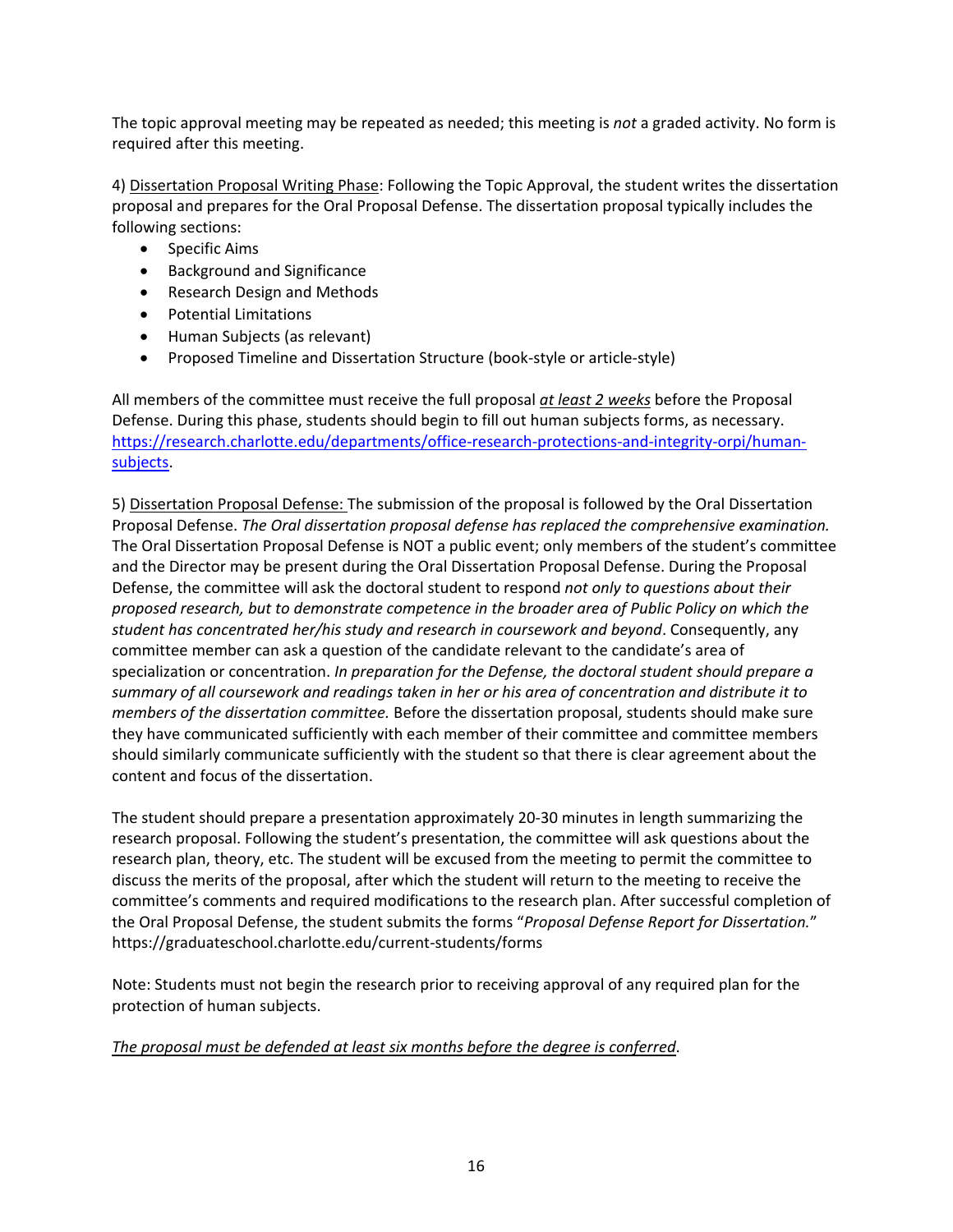All members of the committee must be present at the Oral Dissertation Proposal Defense and should submit an *assessment rubric* to the Program Director at the completion of the defense.

A student who fails to complete the *Oral Proposal Defense / Comprehensive Examination* satisfactorily may be given the opportunity to revise components of the research proposal under the direction of the Chair and/or to repeat the Oral Dissertation Proposal Defense, at the discretion of the Dissertation Committee; *a second failure results in dismissal from the PhD program*. The Graduate School does not provide any appeal process for pleading extenuating circumstances in the case of a second failure. Generally, the advisor will not allow students to defend their proposal until there is reasonable expectation that the student will pass.

6) Dissertation Research and Writing Phase: The student conducts the proposed research and writes the dissertation. The student is required to maintain continuous enrollment in dissertation study until the dissertation is completed (see above). The continuous enrollment requirement begins in the semester after the dissertation topic is approved. Students conducting dissertation research should meet regularly with their committee Chair and other members of the committee. At a minimum, the student must meet with the committee Chair once each semester. Students should communicate sufficiently often with all members of the committee so that by the time the student is reasonable certain that s/he is ready to defend the dissertation, there is agreement among all committee members that the project is "defensible." Students should be cognizant of all relevant deadlines so that they are not in a position of trying to "cram" their dissertation defense into a time –period insufficient for them to complete their work. By the time a student defends their dissertation, the document should be completed. The only work that should be necessary following a defense is fairly minor editing and responding to *minor* issues that emerge during the defense. To ensure this readiness requires sufficient, candid, and honest feedback among committee members and between the chair and the student. Students should clarify early on in the process, under the guidance and direction of their advisor, the reviewing process. Some committee members will want to be active throughout the writing/analysis process; some will want to read a chapter only after the chair has vetted and the student has completed revisions. Regardless of which process students and their advisors use, they should discuss and clarify it early, and then honor that process. Students must be mindful of the amount of time it takes to review dissertation chapters. Anticipate that committee members will take weeks to review chapters and will typically require the student to do considerable revision before affirming that the project is ready to defend. Students should work backwards from all deadlines allowing more time than they anticipate both for faculty to review and for the student to "revise and resubmit." Likewise, it is important for faculty to communicate honestly and in a timely fashion to students and for the chair to communicate sufficiently with other committee members so that by the time s/he defends, all are reasonable confident that the project is relatively complete and defensible.

7) Apply for Graduation: When the chair of the dissertation committee agrees that all work on the dissertation, including the defense, is likely to be completed successfully, the candidate completes the "*Application for Degree*" and submits it to the Graduate School. The application is submitted through Banner Self Service. See the section, "*Deadlines for Form Submission*," below.

8) Dissertation Defense: The Final Examination on the dissertation research, commonly called the Dissertation Defense, is the culminating activity of doctoral studies. Typically the dissertation chair and committee should not schedule the defense until they are reasonably confident that the dissertation is likely to be approved, either as-is or with relatively minor revisions. The Graduate School requires that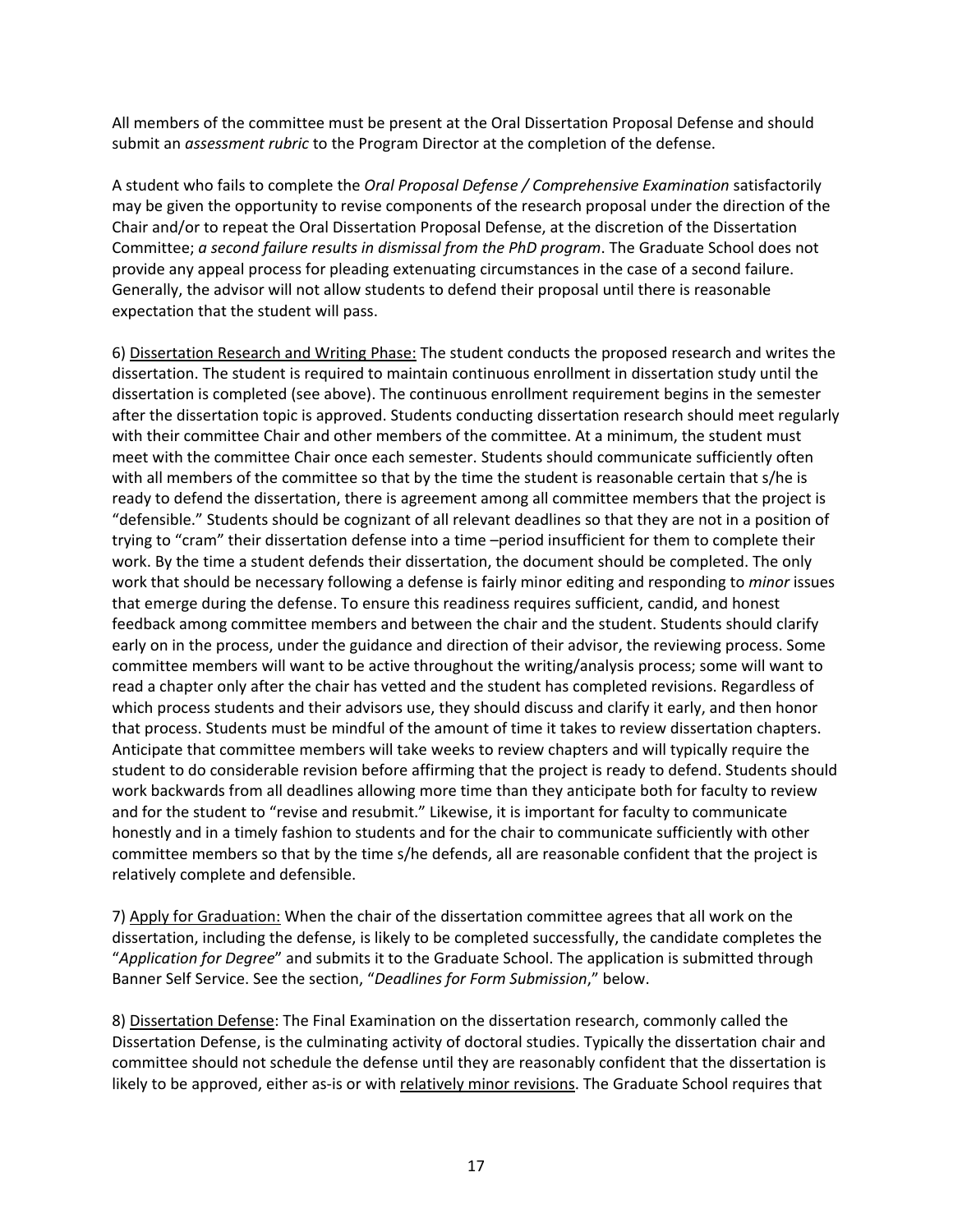the dissertation must be submitted to the committee at *least three weeks* before the date of the final examination in which the dissertation is defended.

The student also must inform the Program Director of the final dissertation title, and the place and time of the scheduled final examination, *at least 3 weeks before the final examination*. The final examination is a public presentation that is open *only to members of the university community* (in other words, family members and friends, unless they are members of the university community, may not attend. The committee can, if consulted, provide permission to invite an outsider person). In addition to a presentation by the student, dissertation defenses include questions from the faculty and the audience. Questions to the candidate *must be public.* Audience members can ask questions but the timing (both in terms of when in the defense and how much time is allotted), is up to the chair of the committee. After the chair has concluded that the questions are completed, everybody but the committee members is asked to leave so that the committee may deliberate the merits of the dissertation; these deliberations are the only part of the defense that is closed door. At the end of deliberations, the chair invites the student back into the room to discuss with the committee the outcome of the defense. All members of the committee must be present at the Dissertation Defense. In some instances the dissertation committee may not approve the dissertation at the time of the first defense. In keeping with the Graduate School's regulations, no student is permitted to attempt a dissertation defense more than twice. Guidelines for the preparation of the dissertation are available from the Graduate School and on the Graduate School website.

After the dissertation defense, committee members should complete the dissertation defense rubric https://docs.google.com/forms/d/1\_31sFPgVdGae2gSOcFyrfVmW9xiGcmns3SH6gwDl-Cg/edit

After the dissertation defense, the student should initiate the final defense report for dissertation or scholarly project. https://graduateschool.charlotte.edu/current‐students/forms

The physical form of the dissertation is governed by the University.

https://graduateschool.charlotte.edu/current-students/thesis-and-dissertation/ When the student submits the final dissertation, the student should also complete the Doctoral Dissertation Submission and ETD Form. https://graduateschool.charlotte.edu/current‐students/forms

#### *Deadlines for Form Submission*

Deadlines for submission of various forms, such as for *Admission to Candidacy* and *Application for Graduation* in a particular semester, are available in the Academic Calendar,

https://ninercentral.charlotte.edu/courses‐registration/academic‐calendar‐deadlines. Students should note that dates for submission of candidacy forms and applications for graduation occur very early in each semester; for May graduation, for example, the date for the *Application for Graduation* and the final date for the Application for Candidacy typically occurs in the 3rd week of January. *The Application for Candidacy for a Degree and the Application for Candidacy for Graduate Certificate* forms are paper forms that are available from the "Graduate School Forms" page of the Graduate School Website at: https://graduateschool.charlotte.edu/current‐students/forms. Similarly, the last day to file a dissertation with the Graduate School for May graduation typically occurs the second week of April. See the Academic Calendar for exact dates that apply for a given semester.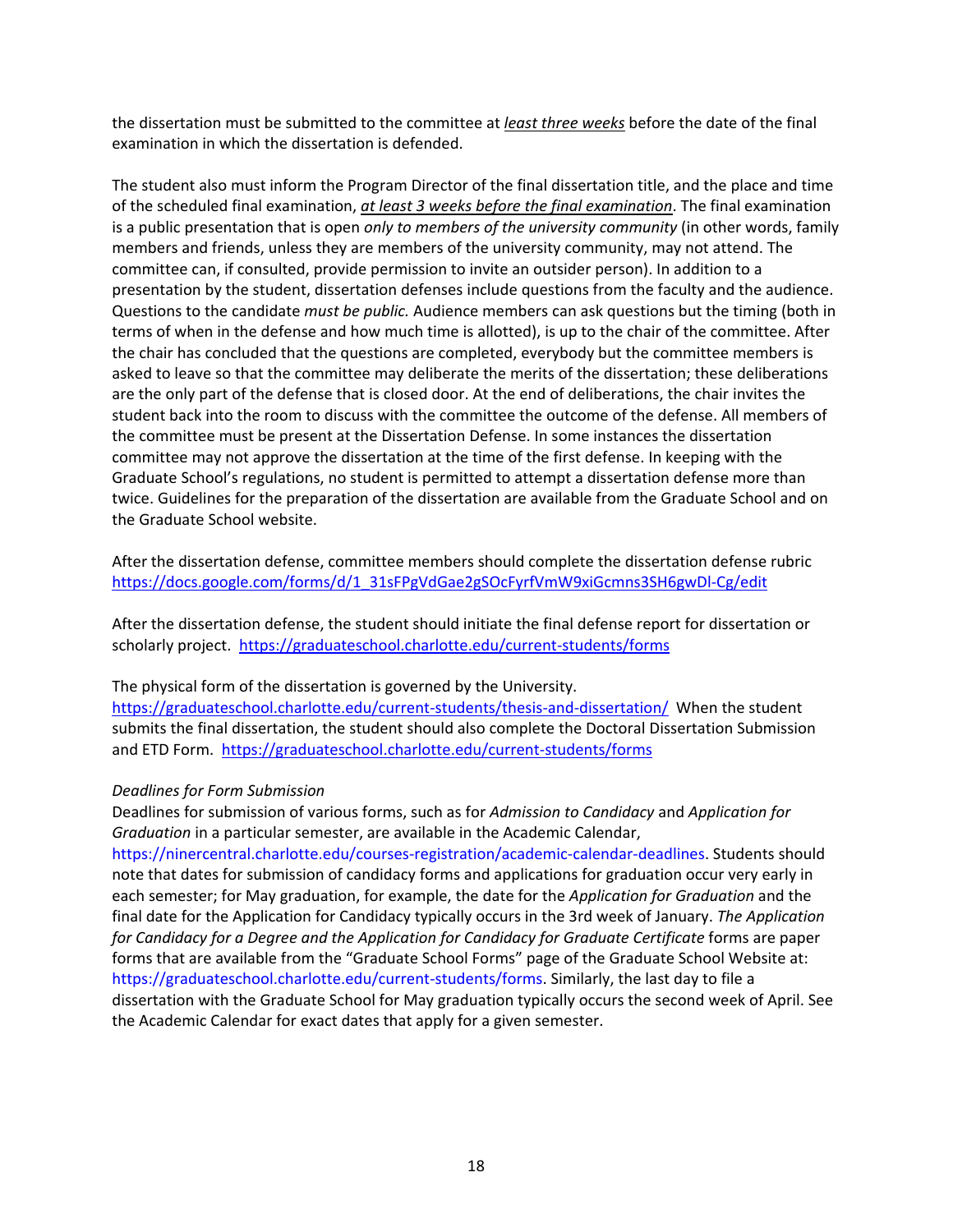## **Graduation**

During the semester before the PhD candidate expects to receive the degree, the candidate will review his/her academic record and progress on the dissertation with the chair of his/her dissertation committee. If the chair of the dissertation committee agrees that all work on the dissertation, including the defense, is likely to be successfully completed by the end of the following semester, the candidate will complete the "*Application for Degree*" form on Banner Self Service. The candidate will then be billed by Student Accounts for the Application for Degree fee. Students may order graduation announcements through the campus bookstore. Students may rent or purchase caps, gowns, and hoods through the bookstore. Students should leave a copy of their final title page for program files.

The student signs the form and submits it to the advisor, who verifies that the listed courses fulfill the requirements for the degree. Once all signatures are in place, this constitutes an agreement between the student and the University, guaranteeing that the student will receive the degree if the listed courses are completed satisfactorily. For this reason, the form *must* be completed well in advance of graduation; otherwise graduation may be delayed.

Each student should make application for his/her degree by completing the online Application for Degree through Banner Self Service no later than the filing date specified in the University Academic Calendar. After successful defense of the dissertation, a student will be conferred with the doctoral degree.

## **Academic Standards, Normal Progress, and Graduation Requirements**

The PhD program requires that students make "normal progress" towards completion of the degree within five years by completing the key requirements outlined in the document in a timely fashion. Although the maximum time limit set by the graduate school allows for a longer timeline, the program expects all full-time students to complete the degree in five or fewer years. Evaluation of student progress toward degree is made each year as part of an annual evaluation process. Normal progress means meeting all academic standards as outlined in the Graduate Handbook, completing all required coursework, successfully completing the qualifying exams, and successfully defending the dissertation proposal before the end of the fall semester in the student's fourth year, and completing all parts of the dissertation process before the end of summer semester in the fifth year. A review of performance of assistantship duties is also part of the annual review process and may be considered in evaluating normal progress in the program.

Students who do not meet normal progress guidelines will be notified and must meet with their advisor and Program Director to formulate a plan to remedy any deficiencies. Repeated semesters in which the student is judged to not be making normal progress may be grounds for terminating assistantship funding and/or dismissal from the program.

Request to deviate from normal progress guidelines, such as needing a longer timeframe to complete the dissertation, must be approved by the Program Director in consultation with the Governance Committee. Documentation of extenuating circumstances may be required for approval.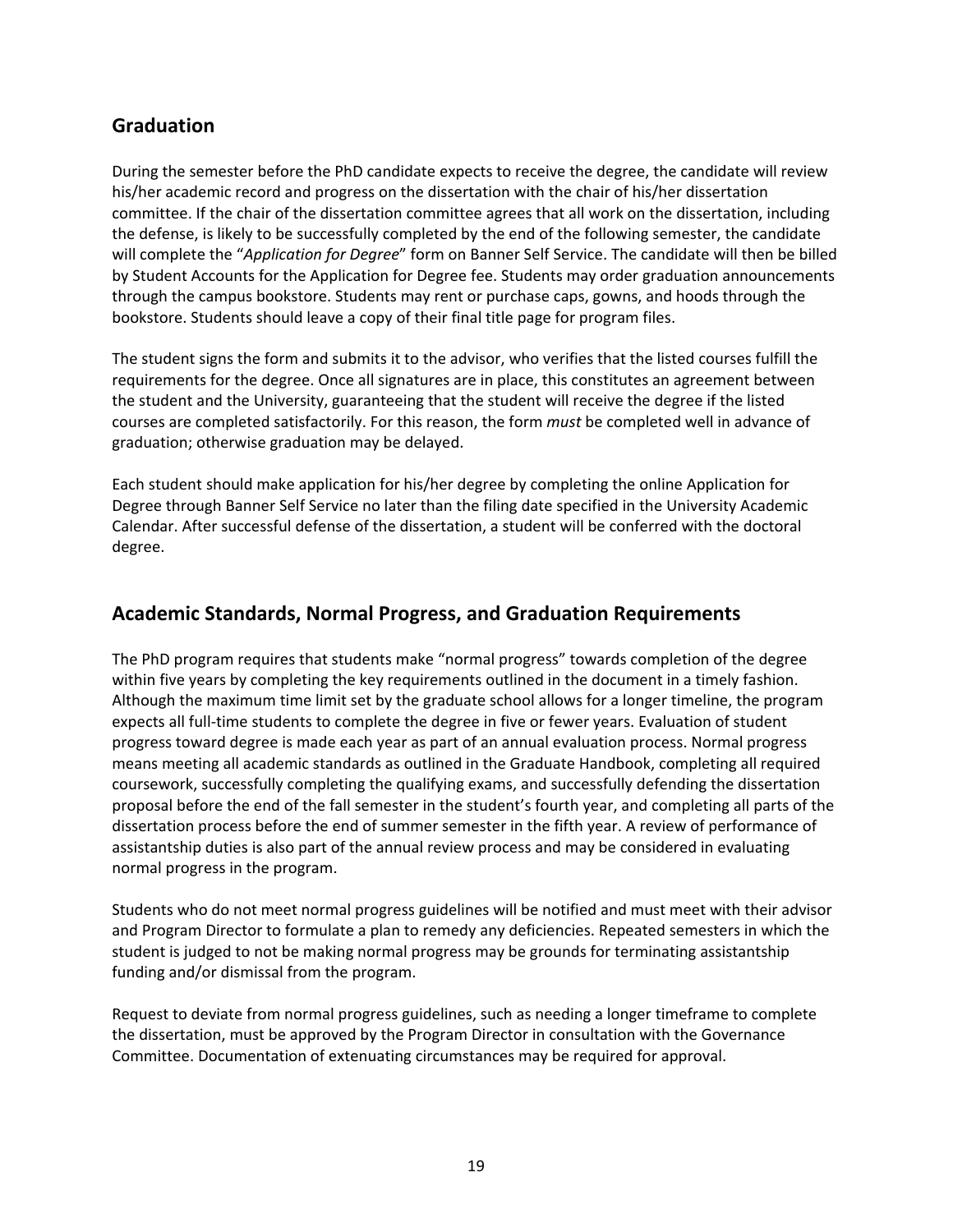UNC Charlotte requires that graduate students maintain academic standards as outlined in the Graduate School Bulletin.

- Graduate students must average at least B (3.0 on a 4 point system) over all courses attempted as part of the requirements to qualify to receive a graduate degree.
- Complied with relevant university policies and procedure including:
- Candidacy and Diploma. The timely application and payments of fees for candidacy and for the diploma (See Graduate school website for specific deadlines and fees).

## **Grades**

Doctoral studies typically require excellence in academic performance. The general expectation is that most PhD students will earn "A" grades in most or all of their courses. A student earning a large number of "B" grades as a doctoral student should recognize that these grades may indicate questionable preparation for the dissertation or poor fit with the program. Note that even a single C grade is unexpected in doctoral study. Students should view receipt of a C as a strong signal that their performance is inadequate and predictive of unlikely success. Accumulation of low grades will be considered when evaluating normal progress in the program.

Please consult the Graduate Catalog for university for minimum requirements for continued enrollment in the section "Grading and Related Policies." Students who fail to maintain satisfactory progress toward their degree or who do not achieve commendable or satisfactory grades in all their graduate coursework are subject to suspension and/or termination from their program of study and/or the Graduate School.

International students on F‐1 or J‐1 visa status must carry a full course load each academic semester (Some exceptions apply. See International Student/Scholar Office for further information.) Students who are suspended or terminated from their program of study are advised to consult the International Student/Scholar Office for information on maintaining valid F‐1 or J‐1 status, or reinstatement to valid F‐ 1 or J‐1 status.

A suspended student may not register for classes unless approved for reinstatement. If a program does not approve reinstatement, the student is dismissed from the program. The Graduate Catalogue outlines an appeals process that is available to students who have been terminated from a doctoral program.

## **Time Limits for Completion and Expectations for Normal Progress**

The student must achieve admission to candidacy within six years after admission to the program. All requirements for the degree must be completed within nine years after first registration as a doctoral student. No courses older than 9 years may be applied towards the PhD. These time limits are maximums for full-time and part-time students; full-time students are expected to complete the degree requirements in five years or less.

Full-time students in the program are expected to make normal progress towards completing the degree within five years of beginning the program. Normal progress is defined to mean that students complete all coursework, qualifying exams, and successfully defend their dissertation proposal no later than the Fall of their  $4<sup>th</sup>$  year in the program. The dissertation should be completed during or before Summer of the 5<sup>th</sup> year. Students not meeting normal progress expectations will be required to meet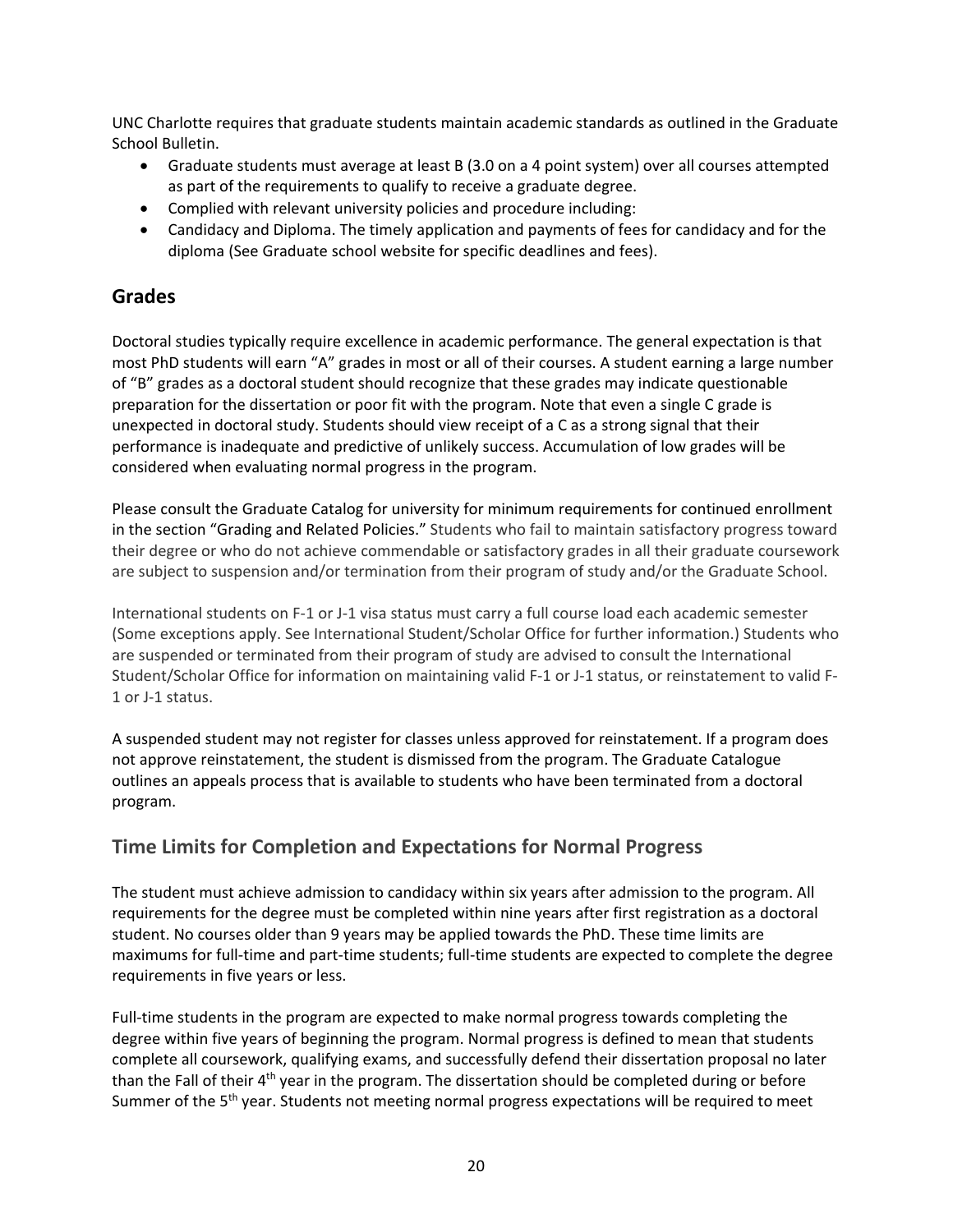with their advisor and the Program Director to formulate a plan to remedy deficiencies and complete the dissertation. Students who are not making normal progress towards the completion of the degree may lose eligibility to hold a graduate assistantship. Students wishing to alter the timeline for normal progress must petition the Program Director and submit documentation of extenuating circumstances. The Program Director in consultation with the Governance Committee will make a decision and inform the student.

## **PPOL Peer Mentor Program**

Consistent with our values, mission and vision, and to facilitate the success of students in the Public Policy program, PPOL has a PPOL Peer Mentor Program. Each year, the Director assigns a student to serve as a mentor to a first year student (and where we have an imbalance, some students may have 2 mentors).

Mentoring relationships are just that, they are two-way. Mentoring relationships should be beneficial to both parties. In this setting, mentoring success is based on the willingness of the mentor to provide guidance, time and feedback to the mentee. The purpose of this mentoring program is to give students a non-faculty person who is "there for them," who will listen, give advice, and generally help the mentee succeed in the program. While the Director, faculty, and, ultimately, the student's dissertation chair also serve those purposes, it helps students to have a peer to play that role as well. Mentors and mentees are encouraged to meet regularly in the mentee's first year. Mentors can do some of the following:

- take a genuine interest in the mentee's well-being, including their career progression
- adjust advice and approach to meet the style and content the mentee most needs
- provide program advice to their mentee
- set clear expectations for the mentoring relationship
- follow through on commitments
- be considerate while giving honest feedback

It is important to understand that these communications are confidential; mentors do not "report" to the director unless the mentee gives permission or unless it is a matter requiring direct intervention. The mentorship program is designed to facilitate the success of every student in the program.

## **Advising/Committees**

While the Program Director serves as the *de facto* advisor for each student for the first year, the Program Director will work with the students and faculty to help the student work with a suitable advisor. Once the student is matched with the advisor, they will work closely with that advisor on suggested schedules of classes, research options, and other issues important to success. After approximately one year in the program, each student is expected to have identified the faculty member with whom they would like to mentor, with the expectation that this mentor would ultimately serve on the student's committee. Following completion of the policy field courses, students establish their dissertation advisor and form a dissertation committee. The procedures for establishing these committees are in the Student Handbook and are addressed in the Public Policy seminar.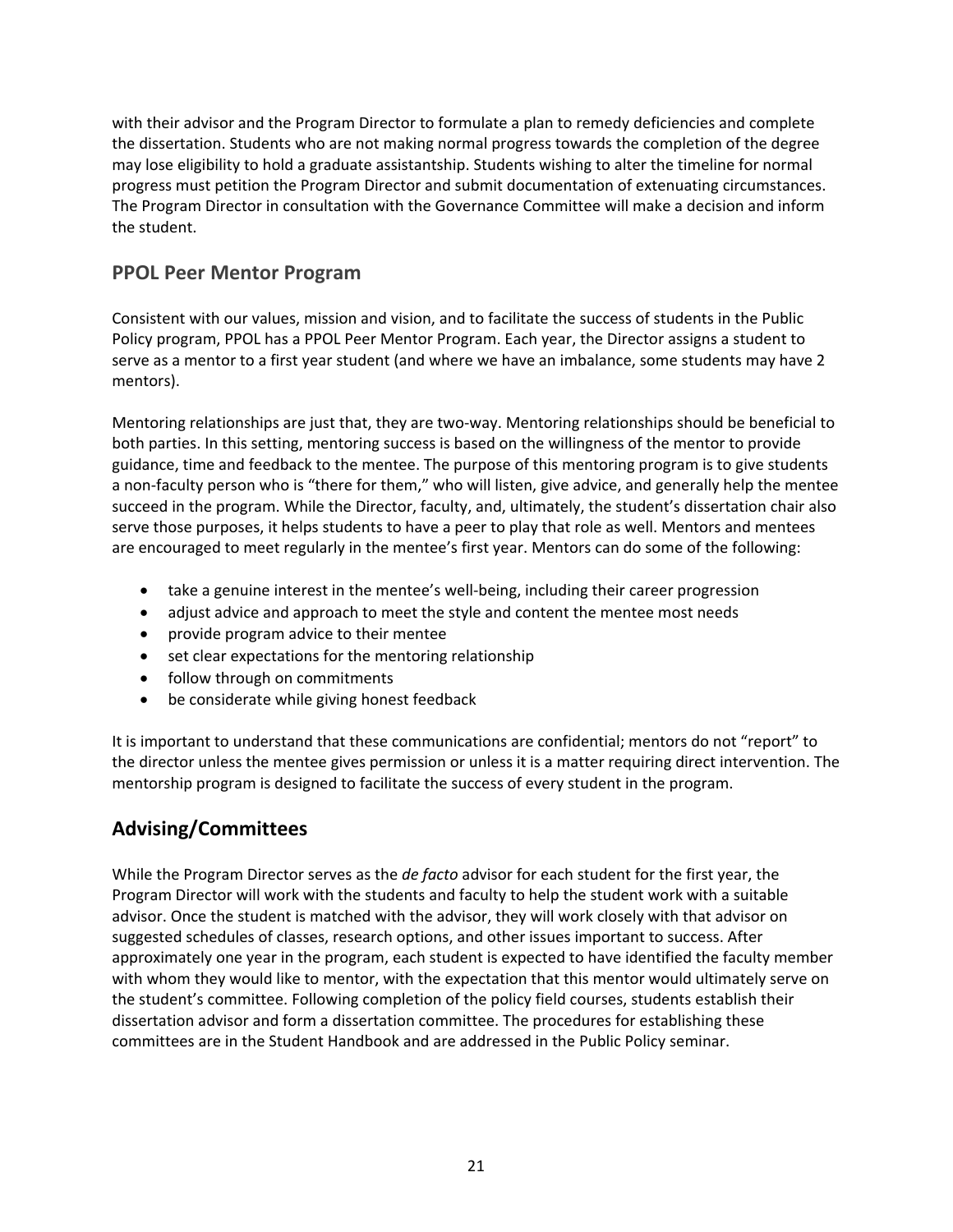## **Transfer Credit**

The Program will accept up to 6 hours of required program course hours credits in the core curriculum or specialty curriculum as transfer credit from other regionally accredited doctoral institutions, providing that the Admissions Committee determines that these courses are equivalent to those offered in the core or one of the specialty areas. The Program rarely accepts transfer credit for courses tested on the qualifying exam (Policy Process, Research Design, Linear Regression, Advanced Program Evaluation, Economics 1 or Economics 2. The acceptance of transfer credit is subject to the approval of the Graduate School. The grade in these transfer credits must have been A or B. All of the dissertation work must be completed at UNC Charlotte.

## **Residency Requirement**

Students must satisfy the residency requirement for the program by completing 21 hours of continuous enrollment, either as coursework or dissertation credits. Residence is considered continuous if the student is enrolled in one or more courses in successive semesters until 21 hours are earned. All 18 hours of dissertation credit must be earned at UNC Charlotte.

## **Language Requirement**

There is no foreign language requirement.

## **Funding**

Exceptionally qualified full‐time students may be offered graduate assistantships. The assistantship provides a stipend (salary), currently \$18,500 per year for a 9‐month position with a work commitment of 20 hours per week (excluding university holiday periods). There is possibility that students may also receive summer funding during the 10‐week summer session, but the amount varies depending on budgets. Because summer funding is dependent on a variable budget, it is not guaranteed, and offers will be announced each year in April. Students must declare their interest in summer funding to the Program Administrator by March 15 of each year to be eligible. Students seeking summer funding should plan to work on campus during the time they are funded. Off campus work is not generally permitted except in extraordinary circumstances.

Students with assistantships will assist faculty with research, teaching, and/or service. The PPOL PhD program provides students an opportunity to teach a number of courses in the major contributing departments (most typically in Political Science and Public Administration, Sociology, Economics, Geography and Earth Sciences, Criminal Justice) under the supervision of a faculty member. The PPOL PhD program strives to match student research interests with those of the faculty with whom they are assigned for the graduate assistantship, although this cannot be guaranteed in every instance. Students may work in a lab environment in which they work collectively to provide support to multiple faculty members in the program.

Students awarded assistantships will be nominated for the the University's Graduate Assistance Support Plan (GASP). This Plan provides a highly competitive multi‐year support package, used to attract and retain top tier graduate students to UNC Charlotte. The award package covers both resident and non‐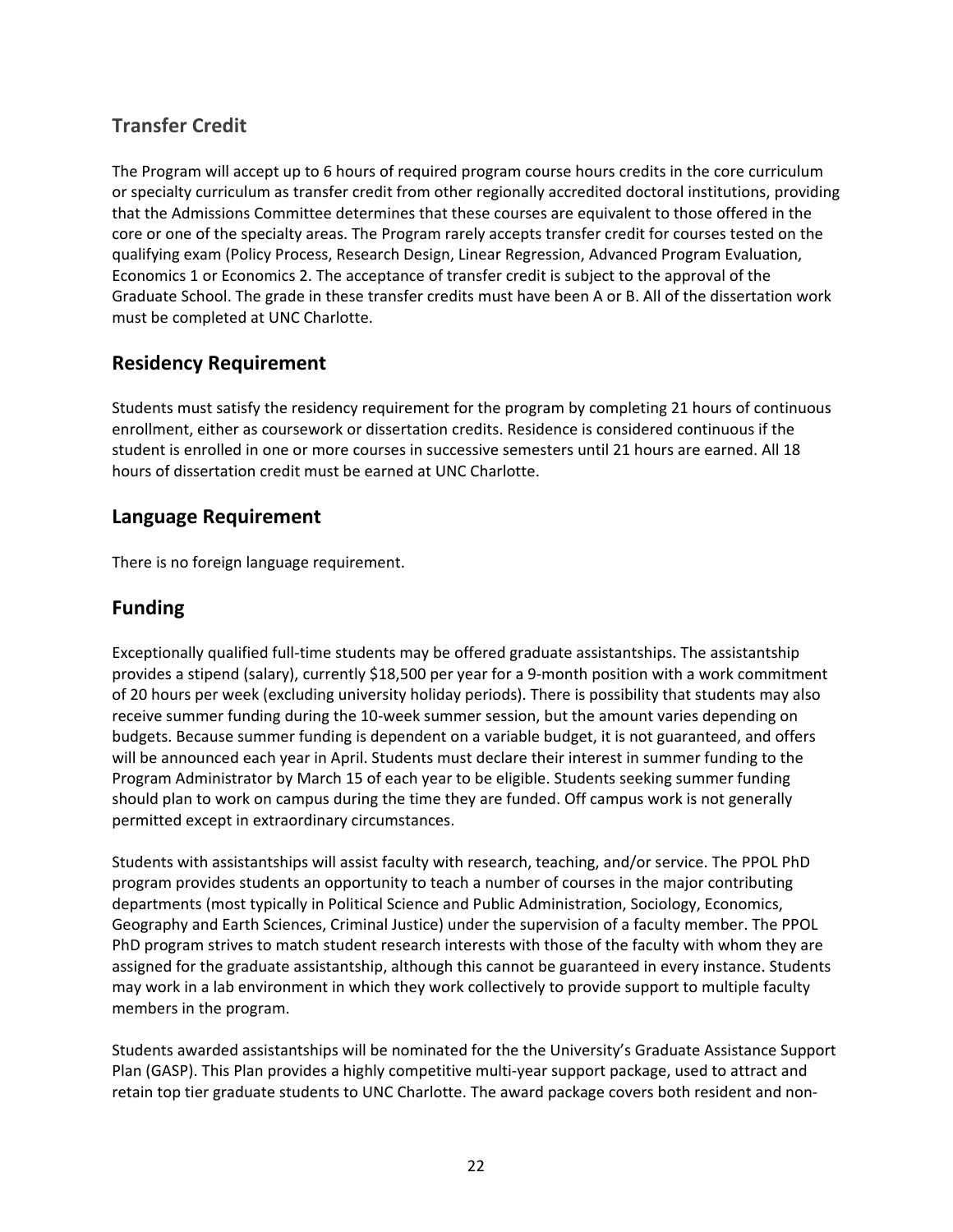resident tuition (as relevant), and provides coverage under the University's student health insurance program. Other student fees totaling about \$1700 each semester are *not* covered by this award. The PPOL program attempts to provide full support or help students obtain that support for at least their first three (3) years. Students with assistantships must maintain good academic standing. The program will also attempt to provide full support or help students obtain support for year 4 and, if need, year 5. Support in years 4 and 5 is dependent on the student making normal progress in the program and subject to annual budget availability. The program will not normally provide support to students beyond the fifth year, except in extraordinary circumstances and approval of Program Director in consultation with the Governance Committee.

Students who begin graduate study at UNC Charlotte as non-residents are expected to seek resident status as soon as they can qualify for this status under the policies of the UNC Charlotte Residency Determination Office. PhD students who fail to obtain residency in a timely manner may lose GASP support. The Graduate School states: "*Because North Carolina residents are entitled to substantially* lower tuition rates than out-of-state residents, GASP scholars who are non-residents of North *Carolina for tuition purposes should make every effort possible to establish North Carolina residency. Students with permanent resident alien status are eligible to apply. However, some students are not eligible to establish NC residency (e.g., international students on J‐1 visa). You may find information on eligibility and the requirements to establish N.C. residency on the Residency Determination Office web site: www.resdetermination.uncc.edu. GASP scholars who are eligible to become North Carolina residents for tuition purposes but fail to become reclassified 12 months after first enrolling in GASP may lose their non‐resident tuition benefit."*

#### *Professional Responsibilities of Students with Graduate Assistantships*

Graduate Assistantships are intended to serve as an extension of the teaching and research mission of PPOL PhD program, by giving students experience in research and teaching. Students with assistantships will also gain experience with fulfilling academic service needs, and in this way will learn more about becoming a productive and successful member of an academic community. While serving in on- or offcampus graduate assistantships, students are representatives of UNC Charlotte. As such, they will act with total professionalism at all times. Graduate Assistants are expected to provide service to the PPOL PhD program, the College, the University, and the community. Such service can include attending orientation for 1st year PPOL PhD students (for 2nd year students and above), mentoring 1st year doctoral students, attending faculty candidate research presentations, meeting with faculty candidates during times scheduled for students, service as an officer or active member of the GPPA PhD student organization, membership on departmental, College, or University committees, assisting the Program Director with occasional information gathering required by the PPOL PhD program and the College, performing service in the community as a representative of the PPOL PhD program, and so forth. *Although success in the PPOL PhD program is judged primarily by scholarship, the PPOL PhD program takes the student's record of service into consideration when recommending students for fellowships and grants, including travel grants ,tuition support, and competitive dissertation‐year fellowships at the university.*

With few exceptions, a Graduate Assistant must register for at least nine (9) graduate level semester hours during each semester in which an assistantship is awarded. Graduate Assistants whose tuition support comes from the Graduate Assistance Support Plan (GASP) must register for a minimum of nine (9) graduate credit hours each term. Students with support from the Graduate Assistance Support Plan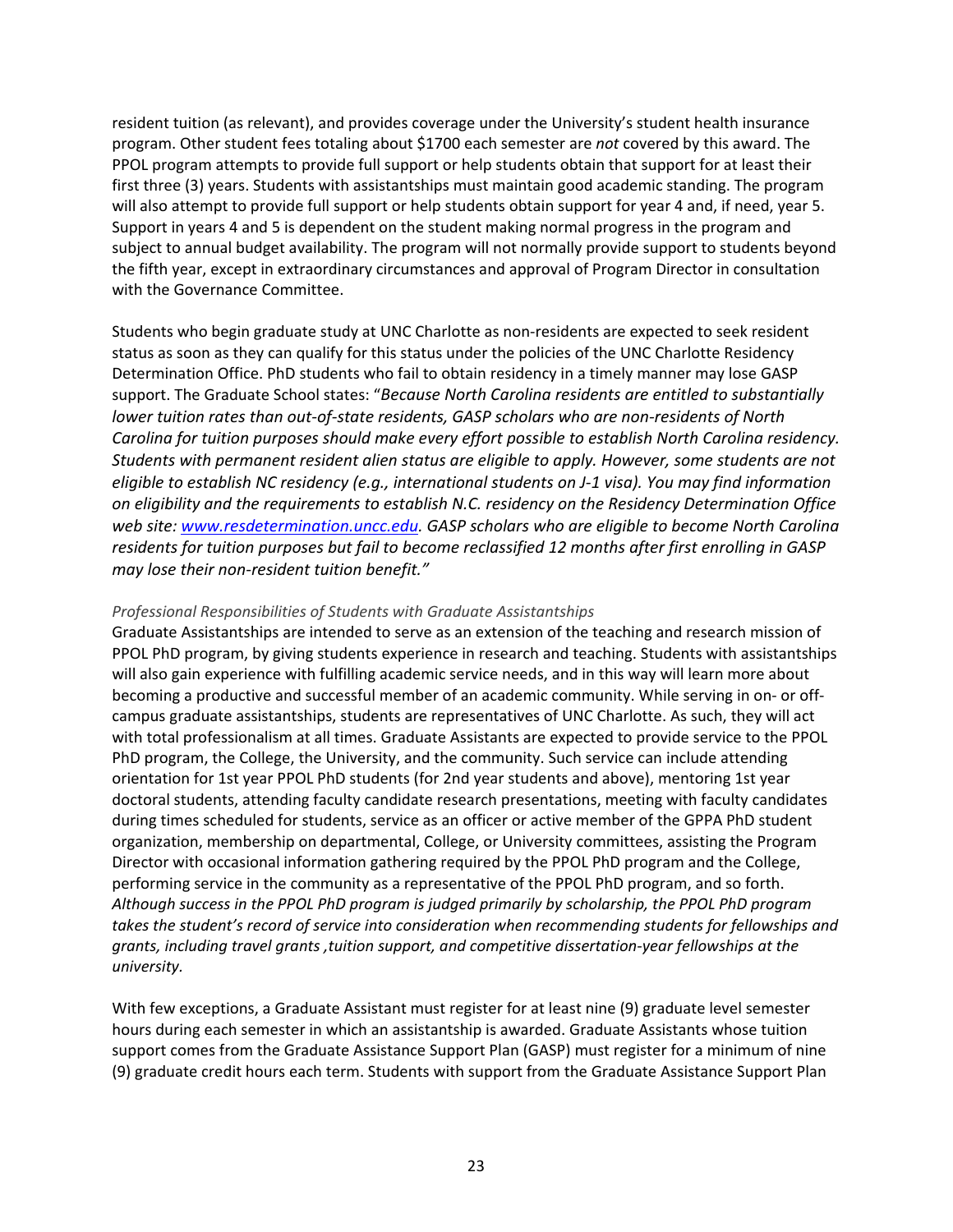must maintain at least a 3.0 average to be eligible for continued support. Students must meet academic standards and normal progress guidelines to continue in the position of Graduate Assistant.

If a student does not have an assistantship, the Graduate School does not impose any limitations on either part-time or full-time employment. Students with assistantships are limited to no more than 20 hours of total weekly employment. Thus, students with assistantships of 20 hours per week are not permitted to have additional employment. Students with assistantships who consider taking part‐time teaching positions at the University must consult with the Program Director, as in this situation the number of hours devoted to the assistantship must be reduced to limit total weekly work hours to 20. Note that the 20 hour limit excludes non‐paid commitments such as involvement in campus leadership roles.

## **Conference Travel and Research Support through the PPOL PhD Program**

After the first year, students should plan on presenting at least one professional conference a year. Professional conferences are important to one's professional development in many ways as we will discuss in Seminar. In addition to finding out about cutting edge research in their areas, conferences provide opportunities for professional socialization and networking that are crucial for one's career.

In a typical budget year, the Director allocates up to \$400 for each graduate student who has completed qualifying exams in the program to support participation in a conference or provide support for approved research expenses (e.g. travel, human subject payments, specialized data resources). Note that this fund does not pay for books or resources that can be obtained through the library or other university resources. Students who have not yet completed qualifying exams may be eligible for support to attend or participate in a conference, but first priority for funding will be given to students who are presenting a solo or co‐authored paper (poster or podium are weighted equally). Students in their fourth and fifth years will be considered for additional funding to attend a second professional conference and the amount of support is contingent on available funds.

To obtain a commitment of funding, students must submit a short application for funding describing the purpose of the conference travel or the purpose of the research funds as well. The conference or research proposal must be endorsed by the student's advisor and approved by the Program Director. Funds must be requested in the fall by the established deadline and expended before May 30th except in the case of conferences that occur in June.

Students must notify the Program Administrator of awarded funding no later than April 1. Conference support can include conference registration, air and ground travel, food and lodging. Podium and poster presentations will be given equal priority. All conference travel funding is contingent on University budgets which are subject to change each year.

Individuals seeking PPOL PhD travel support must complete necessary travel documents and submit them to the Program Executive Administrator. For conferences in the spring through the end of the fiscal year, we will reserve travel dollars for students who are awaiting acceptance for submitted abstracts, assuming that the student has provided a copy of the submitted abstract and the conference information to the Program Director and the student has met with the Program Executive Administrator to estimate conference travel costs, submitted proper travel documentation, and completed required travel documents. Students receiving conference travel support are expected to provide all required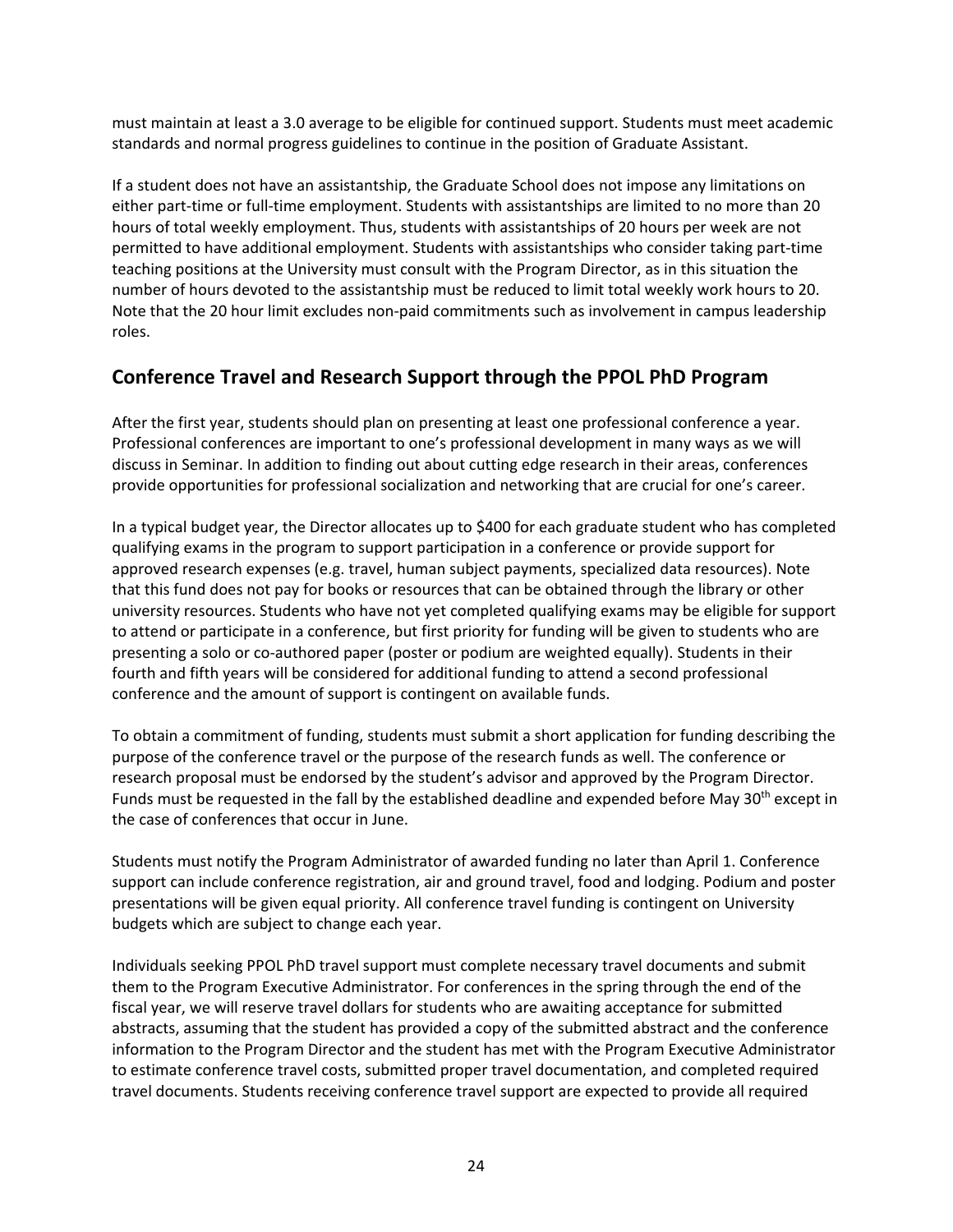receipts and evidence of conference attendance (e.g. boarding passes) to the PPOL Program Executive Administrator within one week following their return. Students are expected to seek funding from the UNC Charlotte Graduate & Professional Student Government (GPSG). Students will not be reimbursed for support dollars that would typically be funded by GPSG travel funds. Travel forms are available at http://gpsg.uncc.edu/treasurer/Forms.asp

### **Forms**

A set of relevant forms you will need throughout your graduate student career can be found here: https://graduateschool.charlotte.edu/current‐students/forms

## **Course Descriptions**

**GRAD 8101 Linear Regression (CORE) (3)** Prerequisites: GRAD 6100 or equivalent. This course will cover linear regression, focusing heavily on regression assumptions and diagnostics.

**GRAD 8103. Categorical Outcomes (CORE) (3)** Prerequisites: GRAD 8100. This course will cover categorical data analysis. Social scientists often want to explain phenomena that are "limited" in that they are not continuous and/or uncensored. Fortunately, there are alternative estimation techniques for analyzing most models with non-continuous (e.g., dichotomous, nominal, ordinal) and/or censored (e.g., event count or event history) dependent variables. A variety of techniques are examined for estimating models with "limited" dependent variables.

**PPOL 8000. Topics in Public Policy. (1‐4)**. Pre‐requisite: Full graduate standing in the Ph.D. in Public Policy or Permission of the Instructor. Study of selected topics in Public Policy. May be repeated for credit.

**PPOL 8101. Public Policy Studio I (3):** Data Management and Basic Analytics. (3) Prerequisite(s): Admission to the Ph.D. in Public Policy or Graduate Certificate in Public Policy Research and Analysis. Hands‐on data management and analysis skills through project‐based learning. Students learn to formulate a data management plan and undertake the steps necessary to ensure that data is properly processed and analyzed. Students also learn how to interpret data and develop policy recommendations. This course prepares students for regression analysis so they clearly understand all steps that must be taken before running a regression, including proper conceptualization and operationalization of variables.

**PPOL 8102. Public Policy Studio II: Applied Research and Regression Analysis. (3)** Prerequisite(s): GRAD 8101; PPOL 8101; and admission to the Ph.D. in Public Policy or Graduate Certificate in Public Policy Research and Analysis. Provides hands‐on research experience through project‐based learning. Students conduct guided independent research. They also conduct a literature review to develop research questions and hypotheses; identify a secondary dataset that is appropriate for testing their hypotheses; employ the R statistical software package to manage the entire research process for secondary data analysis; interpret regression analysis; and develop policy recommendations. Each step in the process is completed in the classroom where faculty can work with students. Gaps in knowledge are addressed through short lectures, as necessary.

**PPOL 8600. Policy Process I. (3)**. Pre‐requisite: Prior course work or experience relevant to political and legal processes, behaviors, and institutions. Examination of the field of public policy analysis to include both theory and practice. Process includes everything from sources of public problems to feedback mechanisms after policy implementation. Emphasis on the policy process in growing urban regions and the ability to communicate with stakeholders to determine value conflicts and to communicate policy solutions. Examination of the context (legal, institutional, historical, philosophical, social, political,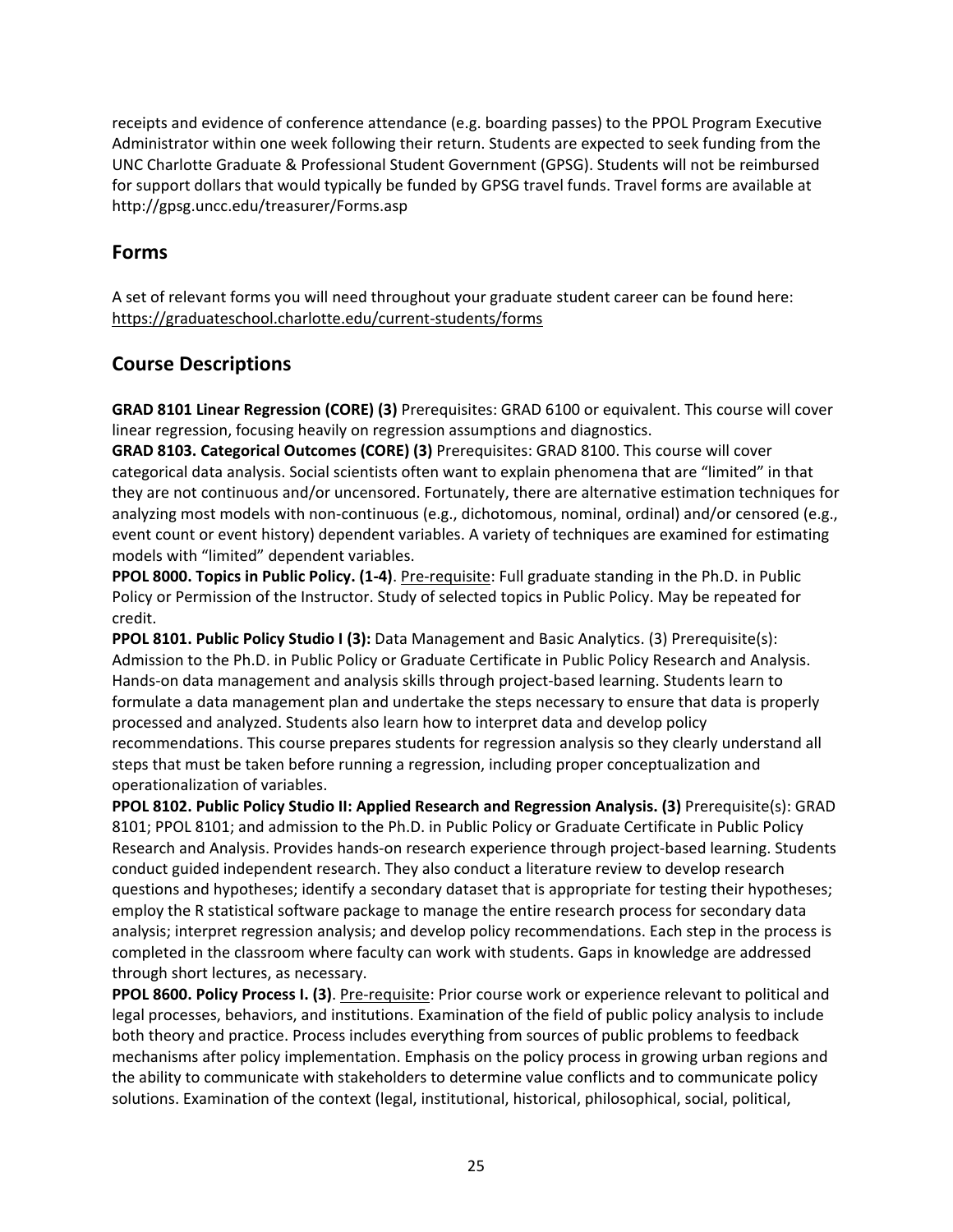physical and spatial) within which policy is made with sensitivity to gender, race and ethnicity, and class concerns.

**PPOL 8602. Research Design in Public Policy. (3).** Introduces students to various quantitative and qualitative approaches to doing policy research. Considers such major issues in philosophy of science as causality, measurement, and post‐positive approaches to research. Students may use the course to prepare their dissertation proposals or research grant and contract proposals. Students should have completed at least two quantitative analysis courses and one qualitative analysis course before registering for PPOL 8602.

**PPOL 8610. Urban Regional Environment. (3)**. Cross‐listed as GEOG 6123 and 8123**.** Pre‐requisite: Prior course work or experience relevant to the nature of urban regions. Examination of the nature of urban regions. The basic factors that shape urban regions as they grow. Impact of: geography; history; social factors; economic factors; concerns about gender, race and ethnicity, and class; and other determinants of the nature of urban regions, their problems, and possible policy solutions.

**PPOL 8611. Metropolitan Governance and Administration. (3)**. Pre‐requisite: Full graduate standing in the Ph.D. in Public Policy or permission of the Instructor. Introduction of major issues in urban politics and related trends and problems in urban governance and administration.

**PPOL 8612. Theory of Urban Development. (3)**. Pre‐requisite: Full graduate standing in the Ph.D. in Public Policy or permission of the Instructor. Analysis of urban economics and politics within the context of public policy and planning. Focuses on theory and application to understand the rationale for and effects of urban policy, urban economic development, and planning. Provides basic understanding of the operation of urban real estate markets and the motivation for public sector interventions. Applies theoretical foundations to the study of current urban problems and controversies. Familiarity with introductory microeconomics is required.

**PPOL 8613. Transportation Policy. (3)**. Cross‐listed as GEOG 6600 and 8600. Pre‐requisite: Full graduate standing in the Ph.D. in Public Policy or permission of the instructor. This course examines surface transportation from a broad public policy perspective with a special focus on its institutional components and the changing role of government in transportation policy-making including the evolution of, and relationships among, various federal, state and local policies that affect investment decisions in transportation infrastructure.

**PPOL 8614. Colloquium in 20th Century Black Urban History. (3).** Pre‐requisite: Full graduate standing in the Ph.D. in Public Policy or permission of the Instructor. Examination of major and topical monographic works in African‐American urban history during the twentieth century. The focus will be on such topics as" classical urban examinations by black scholars, ghettoization and alternative theories, community and its institutions, riots and urban rebellions, biography, black mayors, and urban policy. **PPOL 8615. The Restructuring City**. **(3)**. Cross‐listed as GEOG 6210 and 8210**.** Pre‐requisite: Full graduate standing in the Ph.D. in Public Policy or permission of the Instructor. This course places at center stage the causes and consequences of contemporary urban restructuring and evaluates the theoretical, planning, and policy challenges inevitably presented.

**PPOL 8616. Urban Planning Theory and Practice. (3)**. Pre‐requisite: Full graduate standing in the Ph.D. in Public Policy or permission of the Instructor. Alternative planning theories and application of theories in urban planning practices.

**PPOL 8617. Law and Management. (3)**. Pre‐requisite: Full graduate standing in the Ph.D. in Public Policy or permission of the Instructor. Constitutional and administrative law issues, including a survey of academic debates over contested issues, and selected areas in constitutional law on civil liberties and civil rights.

**PPOL 8618. Growth Management Systems. (3)**. Pre‐requisite: Full graduate standing in the Ph.D. in Public Policy or permission of the Instructor. Exploration of growth management programs, legal and planning issues, and legislation to determine their merits, weaknesses and abilities to promote more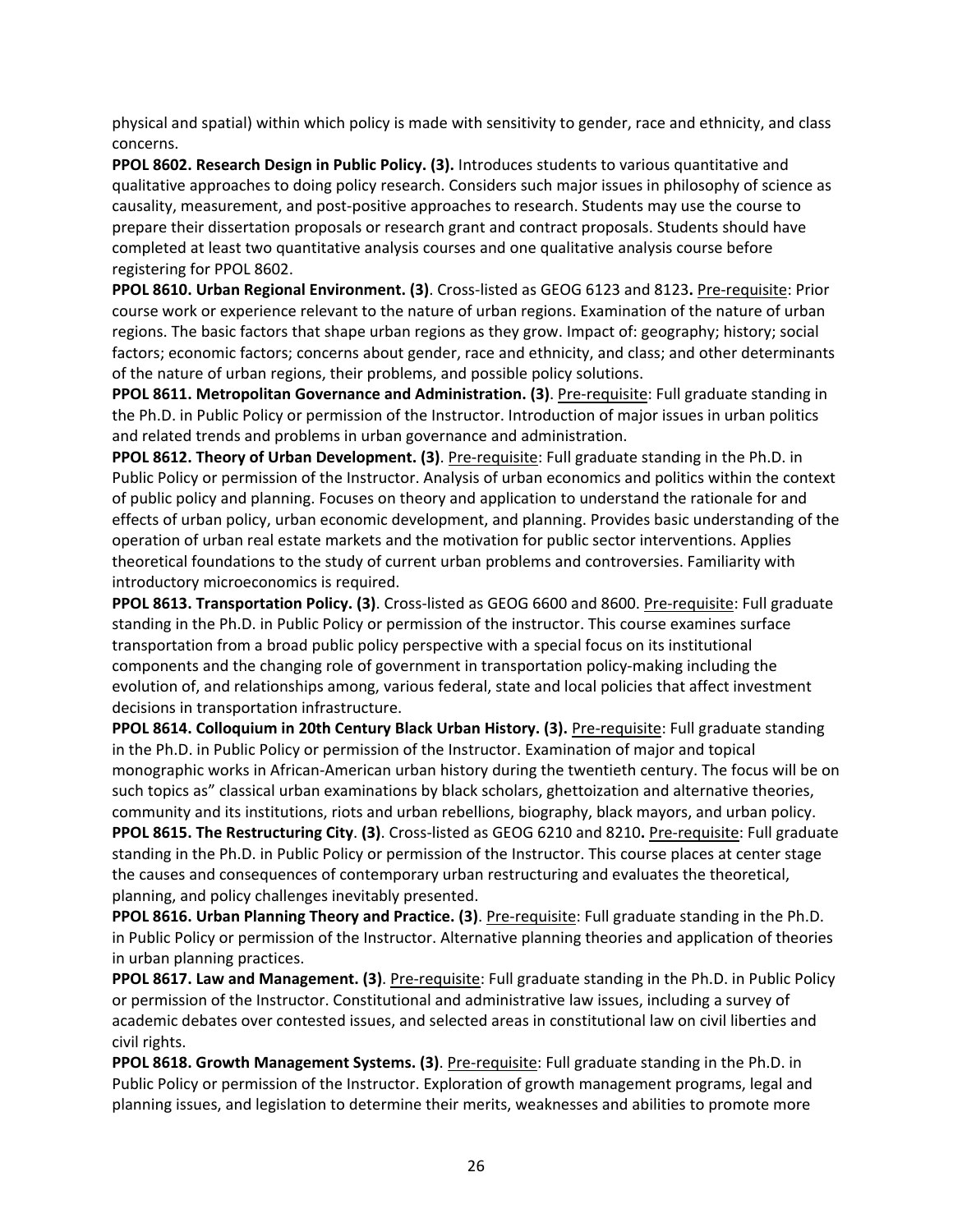sustainable development patterns. Will emphasize difficulty of changing traditional procedures of development and land use.

**PPOL 8622. Qualitative Methods in Public Policy (3)**. Pre‐requisite: Advanced qualitative methods as applied to analysis and solution of public problems. Use of qualitative methods to analyze public problems; to devise appropriate, effective, acceptable public policies; to evaluate public programs; and to present the results of qualitative analysis to appropriate audiences.

**PPOL 8625. Advanced Seminar in Spatial Decisions Support Systems**. **(3).** Cross‐listed as GEOG 8625. Pre-requisite: GEOG 5120 or consent of the Instructor. Theoretical aspects of spatial DSS including technical, social, political and psychological considerations; systems design; systems manipulation; and case studies. Three hours of lecture and one‐two hour lab per week.

**PPOL 8630. Advanced Program Evaluation (3)**. Pre‐requisite: Full graduate standing in the Ph.D. in Public Policy or permission of the instructor. Development and application of policy analysis to the evaluation of existing public policies. Particular attention to the use of multiple techniques of analysis and presentation of program evaluations to relevant audiences.

**PPOL 8635. Ethics and Public Policy (3)**. Pre‐requisite: Full graduate standing in the Ph.D. in Public Policy or permission of the instructor. Ethical questions in the study, formation, implementation, and evaluation of public policies. Ethical dilemmas faced by the public policy analyst, and the importance of use of values analysis. Emphasis on understanding how values are communicated by a variety of stakeholders in policy systems and how communicating public policy solutions involves an understanding of the role of values in successful policy formation and implementation.

**PPOL 8636. The Social Context of Mental Health (3).** Cross‐listed as SOCY 6635, SOWK 6635, and PSYC 8636. Prerequisite: Admission to graduate program or permission of instructor. This course draws upon contributions from the field of psychiatry, psychology, social work, and anthropology. The focus is on mental health and illness it is social context, with an emphasis on the relationship between social structure and mental health/disorder. We will examine the social factors which shape psychiatric diagnosis, the effects of socio‐demographic variables on mental health, and the role of social support and stress for different groups. The course also examines the organization, delivery, and evaluation of mental health services, and mental healthcare policy.

**PPOL 8640. Economic Analysis of Public Policy I. (3)**. Pre‐requisite: Full graduate standing in the Ph.D. in Public Policy or permission of the instructor. Economic role of government, efficiency versus equity, externalities, and public goods, market failures and government failures, economics of centralized versus decentralized decision making, public choice theory, economics of privatization, economic role of non‐profits and non‐governmental organizations.

**PPOL 8641. Economic Analysis of Public Policy II. (3)**. Pre‐requisite: PPOL 8640 or permission of the instructor. Economics of taxation and government borrowing, benefit-cost analysis, regional growth and development, econometric analysis of local and regional public policy issues.

**PPOL 8642. Regional Economic Development. (3)**. Cross‐listed as GEEOG 6302 and 8302. Pre‐requisite: Full graduate standing in the Ph.D. in Public Policy; PPOL 8610; Intermediate microeconomics; or permission of the Instructor. Course covers classical, neo‐classical and contemporary theories of trade, economic geography, and regional development. Topics include theories of urban and regional growth, location theories, human capital, labor force and entrepreneurial contributions to growth. Policy dimensions of urban growth and development are addressed from theoretical and empirical perspectives.

**PPOL 8643. Rural Development Issues. (3)**. Pre‐requisite: Full graduate standing in the Ph.D. in Public Policy or permission of the Instructor. This course provides research experiences that focus on policy formulation, and demographic, economic and planning issues in rural areas.

**PPOL 8644. Public Budgeting and Financing. (3)**. Pre‐requisite: Full graduate standing in the Ph.D. in Public Policy or permission of the Instructor. Focus is on the public budget process as a means of policy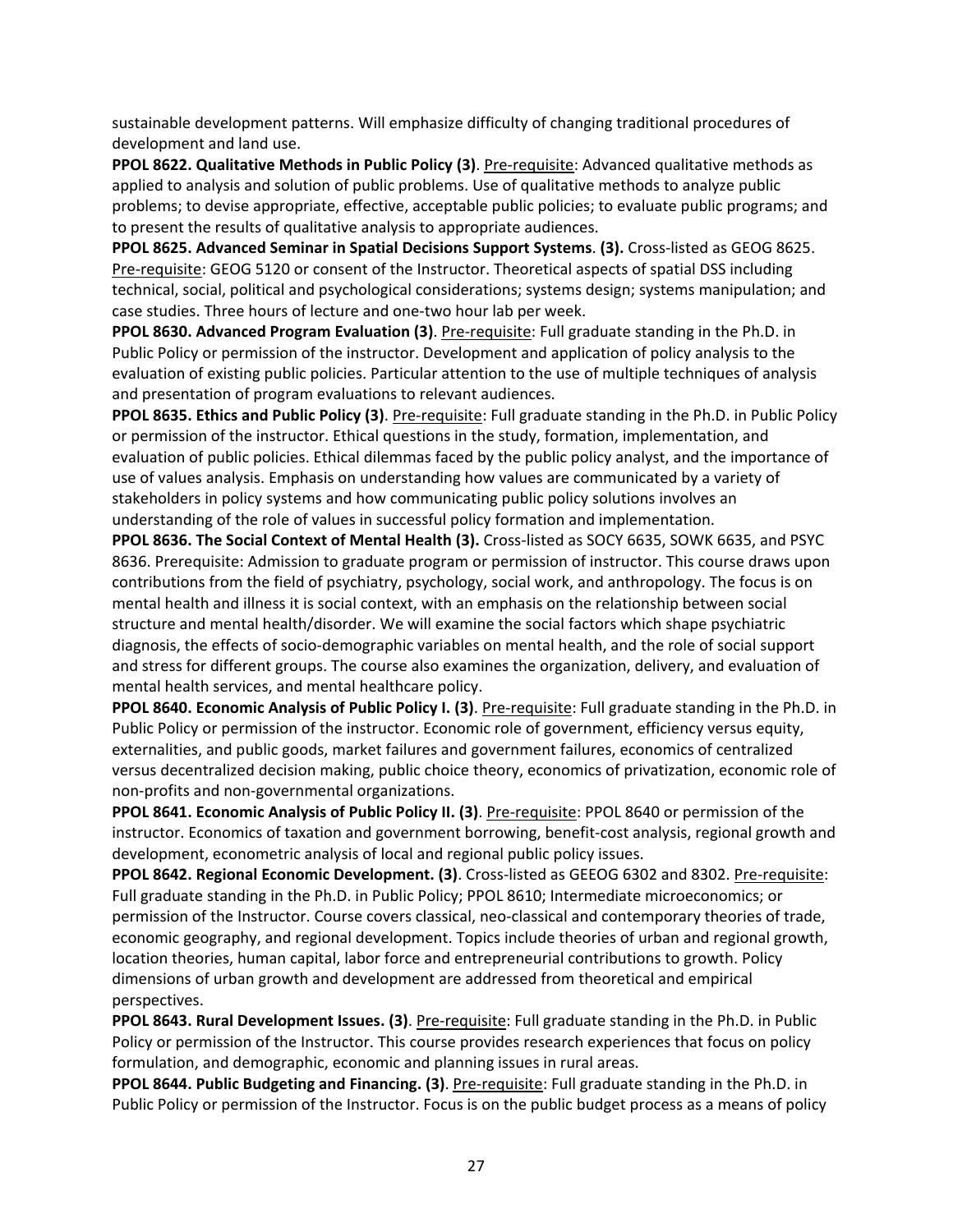development, analysis and implementation. It will also address in more depth issues of financing the policies authorized in the budget and for which appropriations are sought.

**PPOL 8650. Environmental Policy. (3)**. Pre‐requisite: Full graduate standing in the Ph.D. in Public Policy or permission of the Instructor. This course draws upon concepts and tools from economics, geography, law, sociology, political science, and planning to explore the concept of sustainable development, a central tenet of environmental policy. Environmental policy will be analyzed within the federalist framework.

**PPOL 8652. Energy and Environmental Economics. (3)**. Pre‐requisite: Full graduate standing in the Ph.D. in Public Policy or permission of the Instructor. Economics issues of both energy and environment. Energy issues include the historical development of energy resources, supply and demand considerations, and projections of the future energy balance. Environmental issues are externalities, common property resources, and government regulation. Policy considerations include environmental standards, pollution charges, and property rights. Cost‐benefit analysis and microeconomic theory are applied.

**PPOL 8653. Urban Air Quality. (3).** Pre‐requisite: Ph.D. student and permission of instructor. Examination of the relationships between climatic processes and urban air quality with emphasis on trends and patterns. Topics will include health and environmental effects of air pollution, ozone climatology, pollutant transport, transportation related emissions, risk assessment, and air quality management.

**PPOL 8655. Watershed Science Policy. (3)**. Pre‐requisite: Full graduate standing in the Ph.D. in Public Policy or permission of the Instructor. Examination of the cycling of water and chemical elements within forested, agricultural and urbanized watersheds. Land use regulations designed to protect water quality are examined with respect to hydrologic and biogeochemical process that operate at the watershed scale.

**PPOL 8656. Earth Systems Analysis: Biogeochemical Cycles. (3)**. Pre‐requisite: Full graduate standing in the Ph.D. in Public Policy or permission of the Instructor. This course examines the Earth's water and major elemental cycles including those of carbon, nitrogen, sulfur, phosphorus and the major crustal elements. Uncertainties in the current state of global elemental cycles are examined. Special emphasis is placed on how these cycles are currently being modified through human activities.

**PPOL 8661. Social Organization of Healthcare. (3)**. Pre‐requisite: Full graduate standing in the Ph.D. in Public Policy or permission of the Instructor. Focuses on the structures and operations of health care institutions and providers. The topics covered include the socio-historical development of the existing health care system, health care occupations and professions, professional power and autonomy, professional socialization, inter‐professional and provider‐client relations, health care organizations, and how change affects the delivery of health care services.

**PPOL 8663. Health Policy. (3)**. Pre‐requisite: Full graduate standing in the Ph.D. in Public Policy and a graduate level course providing an adequate introduction to the U.S. health care system such as HADM 6112, MPAD 6172, or permission of the Instructor. This doctoral seminar examines the formulation, adoption, implementation, and evaluation of health policy at national, state, and local levels through extensive readings in relevant health and policy literatures.

**PPOL 8665. Analytic Epidemiology. (3)**. Cross‐listed as HCIP6220 and HSRD 8003.Pre‐requisite: Full graduate standing in the Ph.D. in Public Policy and a graduate level course such as HPKD 6189 and HADM 6103 or permission of the Instructor. Principles and methods of studying advanced epidemiology, with emphasis on analytical approach. Includes advanced techniques in the establishment of disease causation in groups and communities. Such topics as risk assessment, environmental exposures, stratification and adjustment, and multivariate analysis in epidemiology are covered.

**PPOL 8667. Economics of Health and Health Care. (3)**. Cross‐listed as Econ 6260 and HSRD 8004.Pre‐ requisite: Full graduate standing in the Ph.D. in Public Policy, PPOL 8640 and PPOL 8641 or permission of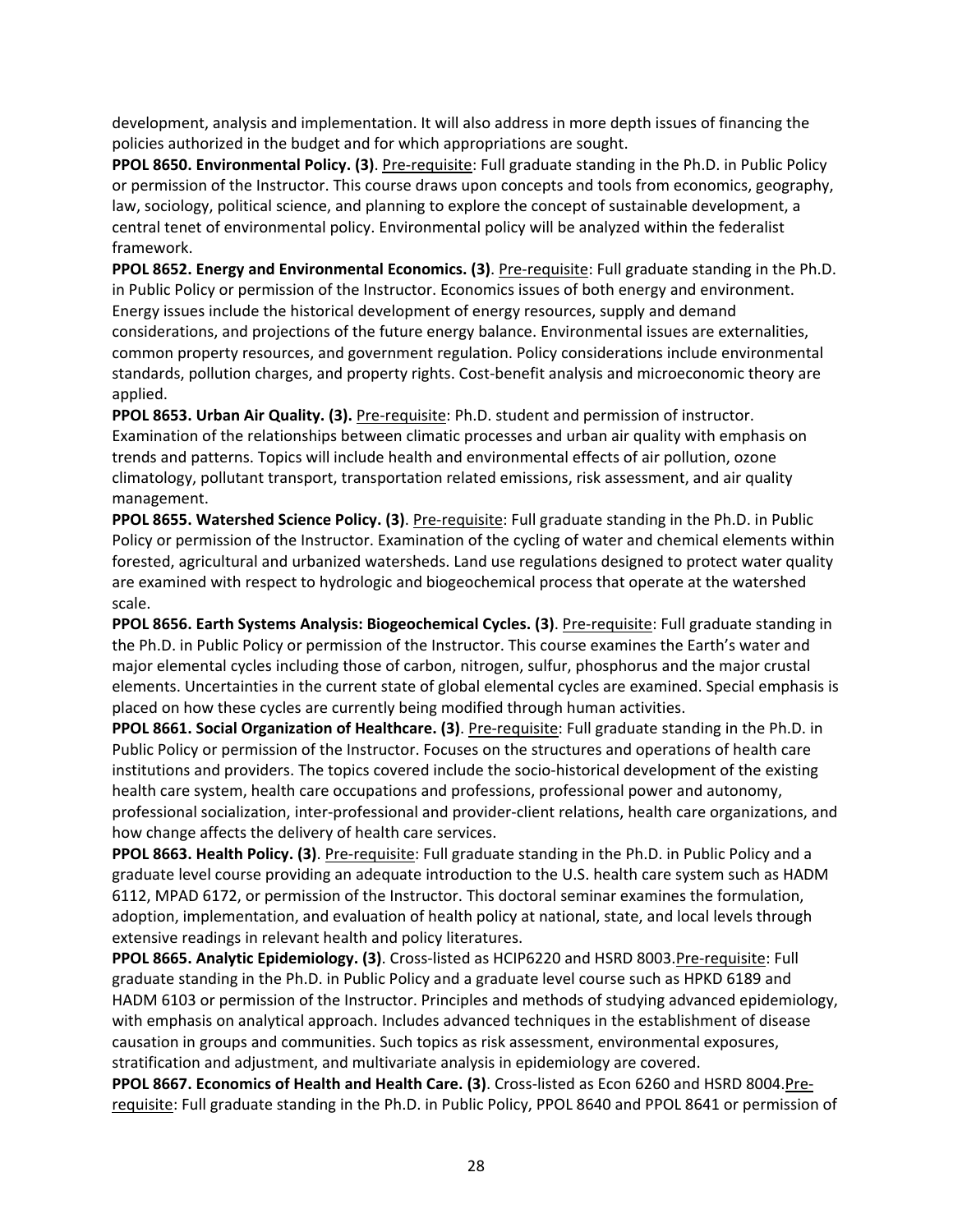the Instructor. This course will use economic theory and econometrics to analyze the functioning of the health care sector and appropriate public policy. Topics will include: how markets for medical care differ from other markets, the demand for medical care, the demand and supply of health insurance, the role of competition in medical markets, managed care, managed competition, and the role of the public sector in regulating and financing health care.

**PPOL 8669. Investigating Health and Health Services. (3)**. Pre‐requisite: Full graduate standing in the Ph.D. in Public Policy and PPOL 8620 and PPOL 8621 or permission of the Instructor. The emphasis of this course is how to conduct and evaluate research necessary to health policy. Students will be expected to conduct research utilizing a variety of methodologies and will also learn how to access available secondary data sets relevant to health care and policy. The specific topics include: multidisciplinary collaboration, measurement of health related constructs and health care outcomes, and health evaluation (cost, quality, access). Students will be expected to develop their dissertation proposals as one outcome of this class. This class is designed to be a seminar, and active participation in class discussion and activities is essential. (*Fall/Spring*)

**PPOL 8671. Criminal Justice Policy. (3)**. Pre‐requisite: Full graduate standing in the Ph.D. in Public Policy or permission of the Instructor. Examination of the criminal justice subsystems (law enforcement, courts, corrections) with particular focus on the development of policy and the effectiveness of current policies aimed at reducing crime.

**PPOL 8672. Theories of Crime and Justice. (3)**. Pre‐requisite: Full graduate standing in the Ph.D. in Public Policy or permission of the Instructor. This course is designed to expose students to mainstream and critical theoretical approaches to crime, justice, and criminal behavior. An emphasis on both broad conceptual orientations allows us to assess the development of criminology within an array of historical and philosophical contexts during the past three centuries.

**PPOL 8000.** Criminal Justice Management\***. (3)**. Pre‐requisite: Full graduate standing in the Ph.D. in Public Policy or permission of the Instructor. This course applies generic principles of management and organizations to operational problems confronted by criminal justice agencies with particular attention to decision and policy‐making. Students will also be required to complete workshops on decision and policy‐making and grant proposal writing.

PPOL 8673. Law and Social Control. (3). Pre‐requisite: Full graduate standing in the Ph.D. in Public Policy or permission of the Instructor. Examines how the criminal law functions as a powerful tool of social control in our society. Particular emphasis is given to understanding the constitutional limitations placed on construction of law, the elements of criminal offenses, and criminal defenses.

**PPOL 8681. Race, Gender, Class and Public Policy. (3).** Pre‐requisite: Full graduate standing in the Ph.D. in Public Policy or permission of the Instructor. This course is designed as an overview of major theories, trends and debates on the topic of gender, race and economic inequality in the contemporary United States.

**PPOL 8682. Stratification and Social Policy. (3)**.Pre‐requisite: Full graduate standing in the Ph.D. in Public Policy or permission of the Instructor. This course examines (a) structures and processes underlying social stratification in the United States, particularly the inequality that is grounded in social class, gender, ethnicity, and race; and (b) the social policy implications that follow from our analysis of the nature and sources of stratification.

**PPOL 8683. Population Dynamics and Social Policy. (3).** Pre‐requisite: Full graduate standing in the Ph.D. in Public Policy or permission of the Instructor. Basic population characteristics, such as age distribution, life expectancy, fertility, and trends in these characteristics are relevant to nearly all social policy. This class is an introduction to basic concepts and tools of demographic analysis and how they may be applied to the study of social policy including family policy, aging policy, and minority groups' policy**.**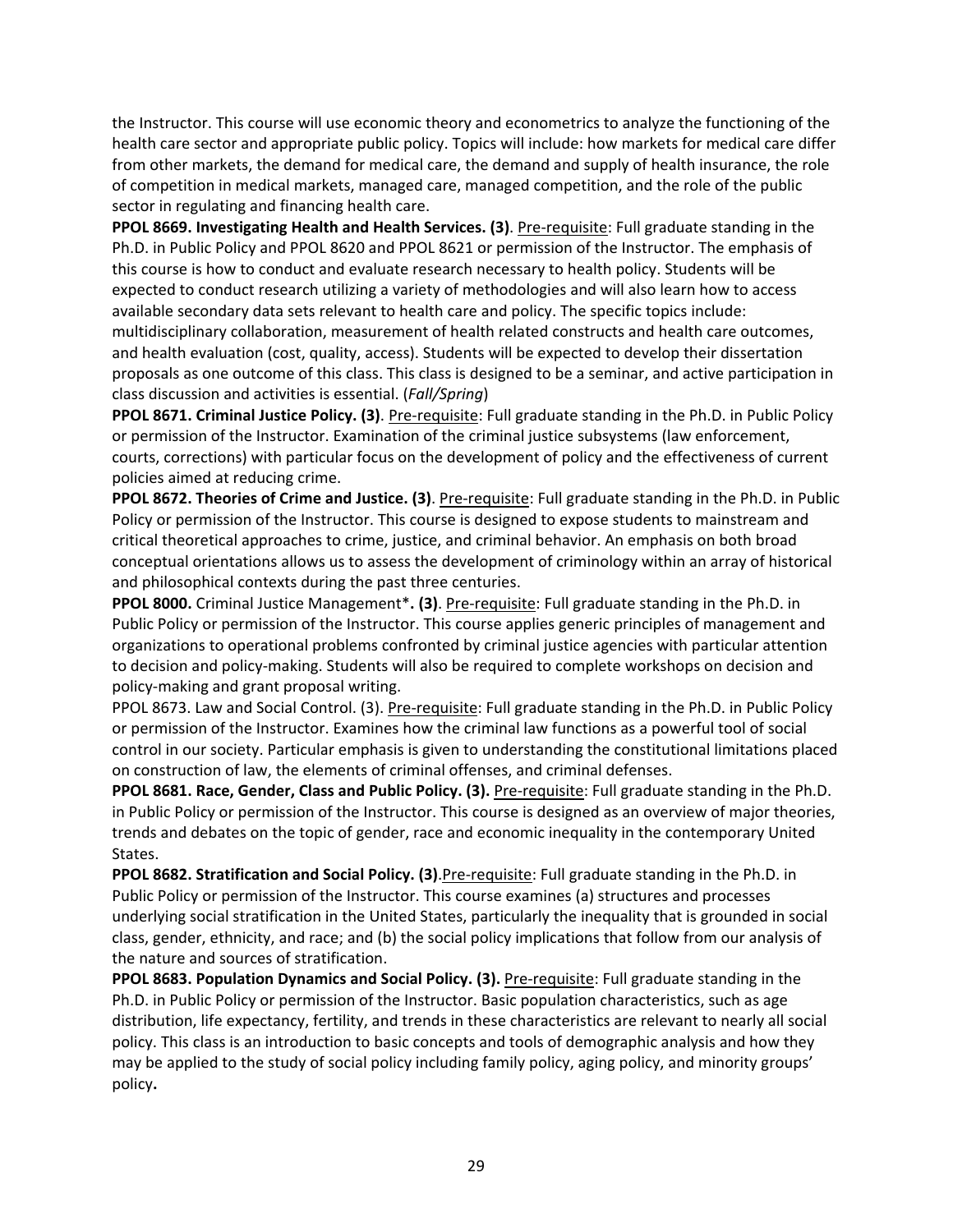**PPOL 8685. Aging and Social Policy. (3)**. Pre‐requisite: Full graduate standing in the Ph.D. in Public Policy or permission of the Instructor. This course is designed to utilize the concepts of social gerontology as a springboard for examining social policy for an aging population. Examination of the public policy making process with attention to aging policy. Consideration of determinants of aging policy and institutions and actors in the policy making process and piecemeal development of legislation will be analyzed as factors related to the making of policy for the aged.

**PPOL 8687. Education Policy. (3)**. Pre‐requisite: Full graduate standing in the Ph.D. in Public Policy or permission of the Instructor. This course examines equity, efficiency, and diversity tradeoffs among alternative systems of delivering K‐12 education. The course also examines how to evaluate educational policies and programs.

**PPOL 8688. Political Economy of School Reform. (3)**. Pre‐requisite: Full graduate standing in the Ph.D. in Public Policy or permission of the Instructor. This course examines business leaders' vision for school reform and the school restructuring movement, the reforms which arise from their construction of the problem, local educational restructuring efforts within the context of the larger national reform movement, and the opportunities and dangers of corporate‐inspired educational policies.

**PPOL 8689. The Social Context of Schooling. (3)**. Pre‐requisite: Full graduate standing in the Ph.D. in Public Policy or permission of the Instructor. The purpose of this course is to examine the relationships among certain aspects of the contemporary social structure and educational processes and outcomes. It explores the ways that the social class structure, race, and gender stratification affect the ways individuals experience, understand, and acquire education*.* 

**PPOL 8690. Seminar in Public Policy. (1)**. Pre‐requisite: Full graduate standing in the Ph.D. in Public Policy or permission of the Instructor. Series of guest speakers giving monthly seminars on a range of policy issues. Designed to increase familiarity with the variety of topics and methods covered by policy making and analysis. Student participation and oral critique of a selected speaker and their topic. PPOL 8701. Advanced Macroeconomic Theory. (3) Cross‐listed as ECON 6201. Prerequisites: Admission to graduate program and permission of program coordinator. Theories of aggregate income determination, inflation, unemployment, interest rates and economic growth; macro‐economic consumption and investment behavior; the business cycle.

**PPOL 8703. Advanced Microeconomic Theory. (3)** Cross‐listed as ECON 6202. Prerequisite: Admission to graduate program and permission of program coordinator. Theories of the firm, of the consumer, and of resource owners; determination of prices under different market structures; general equilibrium analysis and welfare economics.

**PPOL 8705. Advanced Urban and Regional Economics. (3)** Cross‐listed as ECON 6250. Prerequisite: Admission to graduate program. Applications of microeconomic theory to problems of cities, metropolitan areas and regions; methods in regional analysis, location theory, land use planning, measurement of economic activity; transportation, housing, poverty, and growth issues.

**PPOL 8707. Game Theory and Experiments. (3)** Cross‐listed as ECON 6206. Prerequisite: Permission of the graduate program coordinator. The focus of this course will be on game theoretic analysis and the experimental methodology which can be used to test game theoretic models. The primary topics in game theory covered will be static games with complete information, dynamic games with complete information, static games with incomplete information, and dynamic games with incomplete information. Some topics will be introduced by way of an economic experiment, and the experiment will be followed by a rigorous analysis of the game theoretic solution to the game. The latter part of the course will focus on how to design economic experiments as a means of testing the predictions of game theoretic models.

**PPOL 8709. Public Economics. (3) Cross‐listed as ECON 6256.** Prerequisite: MATH 1241 or equivalent, and permission of the program coordinator. Public economics is the study of the way governments